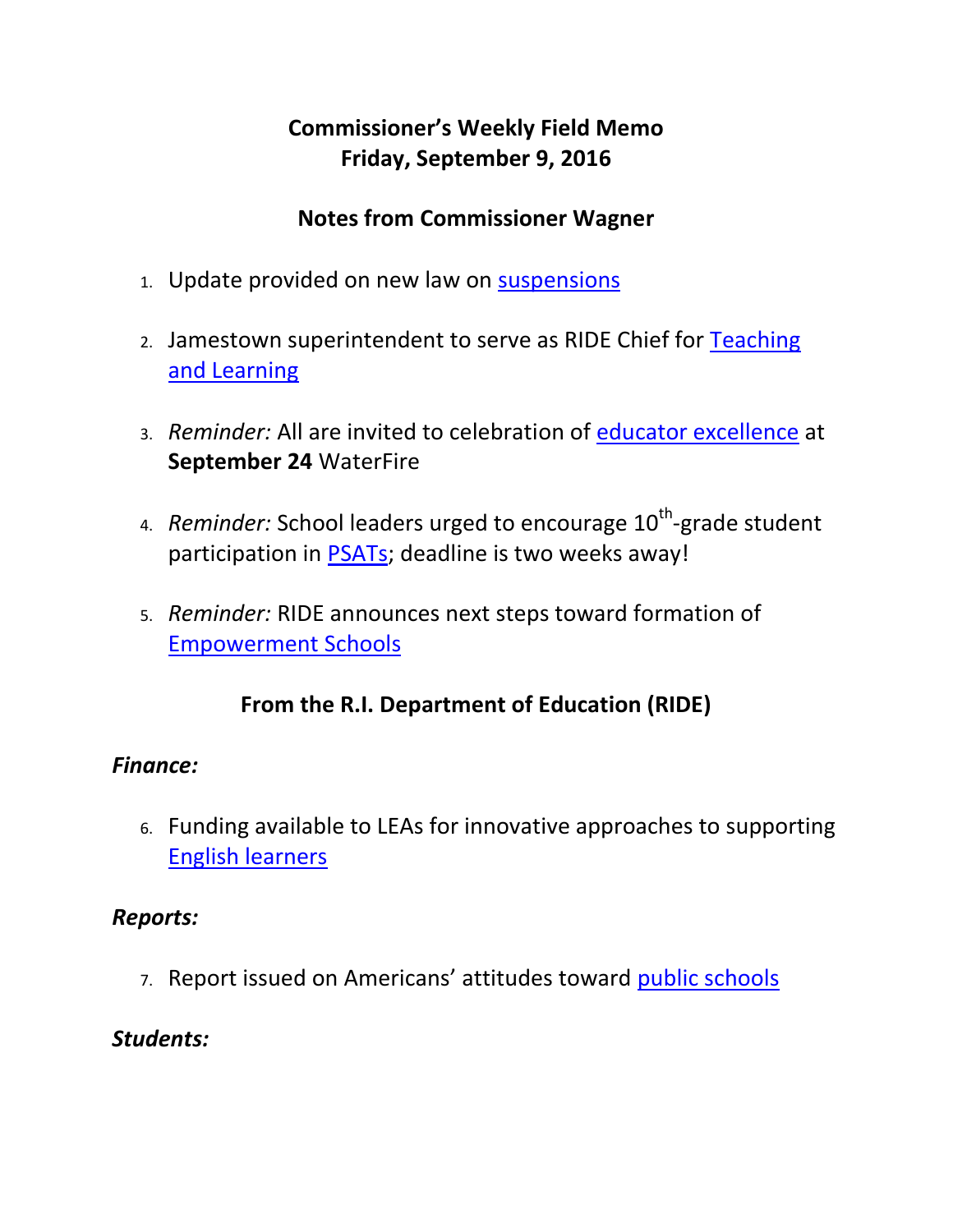- 8. *Reminder:* [Presidential Scholars](#page-9-1) Program seeking nominations of outstanding high-school seniors
- 9. *Reminder:* LEAs asked to nominate [high-school seniors](#page-10-0) for Presidential Scholar award by **October 14 –** *Action Item*
- 10. *Reminder:* RIDE invites high schools, [CTE](#page-12-0) programs to nominate students for Presidential Scholars awards; deadline, **September 30 –** *Action Item*

#### *Legal:*

11. *Reminder:* LEAs asked to submit certification regarding Constitutionally Protected [Prayer](#page-14-0) by **October 3 –** *Action Item*

## *Conferences and events:*

12. Registration open for October 21 conference on [high](#page-16-0)[performance schools](#page-16-0)

## *Public Hearings:*

- 13. *Reminder:* RIDE accepting comment through **Thursday**  (September 15) on **Secondary School Regulations**; 1 final hearing on calendar
- 14. *Reminder:* Council seeks public comment on proposed regulations on [educator certification;](#page-18-0) hearing scheduled for **September 22**

## **From the U.S. Department of Education**

15. Education, Justice Departments issue materials on **School** [Resource Officers,](#page-19-0) safe schools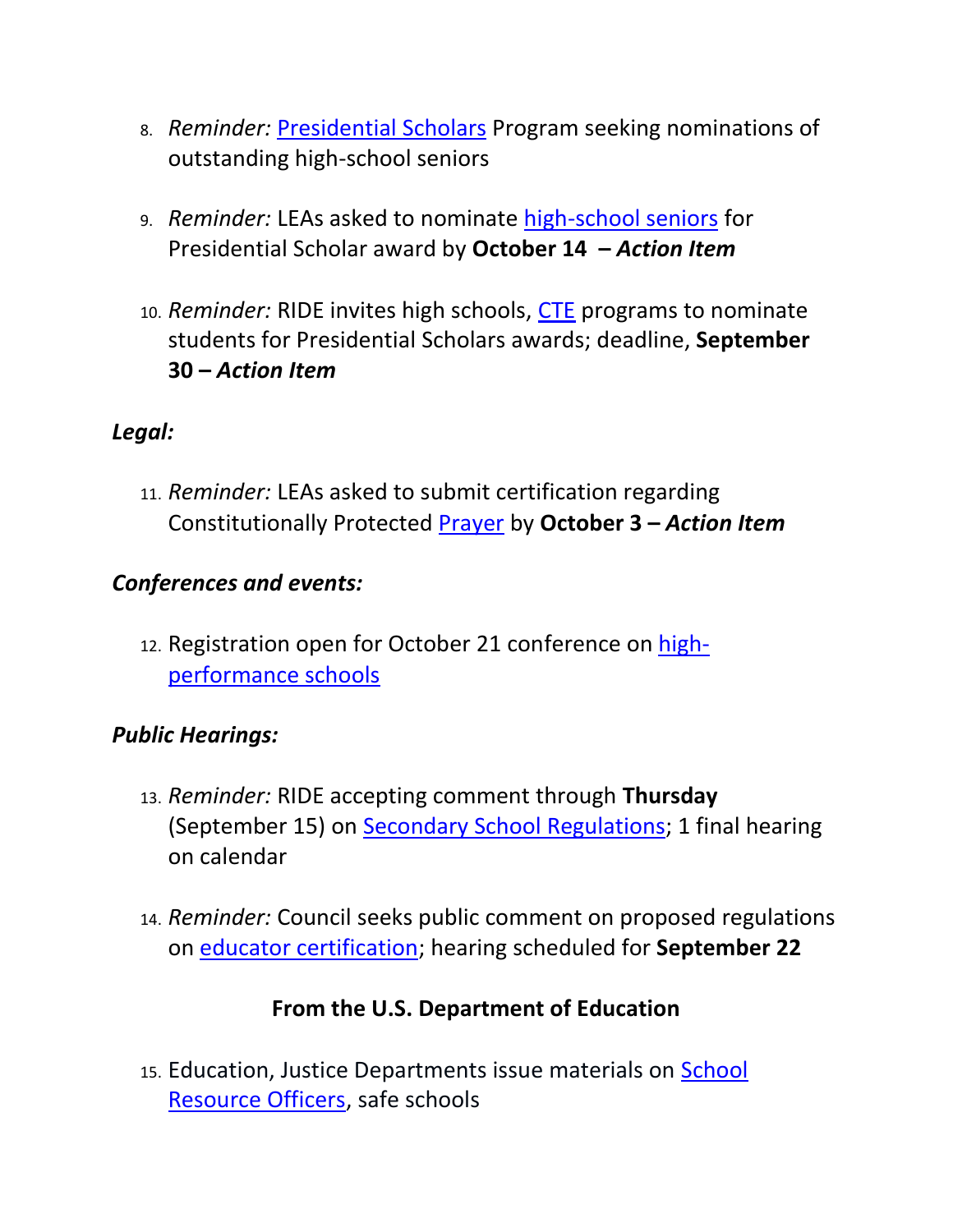#### **From other federal agencies**

16. Census Bureau announced updated [Statistics in Schools](#page-20-0) program

#### **From other organizations**

- 17. Register by September 16 for the [RIFLA](#page-21-0) 2016 Fall Conference
- 18. [NBC News](#page-22-0) Education Nation encourages educators to submit goals to Parent Toolkit
- 19. Volunteers needed for English for Action [literacy program](#page-23-0)
- 20. Education foundation issues request for proposals for [integrated](#page-23-1)  [learning systems](#page-23-1)

#### **Action Item Calendar**

**Today** (September 9) – [School Building Authority](http://ride.ri.gov/Portals/0/Uploads/Documents/FieldMemos/072916-FM.pdf) applications September 16 - [RITEAF](http://www.ride.ri.gov/Portals/0/Uploads/Documents/FieldMemos/081216-FM.pdf) forms due September 16 – [Facilities-](http://www.ride.ri.gov/Portals/0/Uploads/Documents/FieldMemos/082616-FM.pdf)assessment feedback due September 23 – *New* deadline for [PSAT](http://www.ride.ri.gov/Portals/0/Uploads/Documents/FieldMemos/081216-FM.pdf) test orders September 28: [Special Ed Evaluations -](https://www.eride.ri.gov/eRide40/DataDictionary/ViewDetails.aspx?ID=338) Quarter 1 Due September 30 – [Personnel](http://ride.ri.gov/Portals/0/Uploads/Documents/FieldMemos/080516-FM.pdf) data due September 30 – FY 16 [UCOA](http://www.ride.ri.gov/Portals/0/Uploads/Documents/FieldMemos/081916-FM.pdf) files due September 30 – Presidential Scholars [CTE](http://www.ride.ri.gov/Portals/0/Uploads/Documents/FieldMemos/090216-FM.pdf) due October 3 – [Prayer](http://www.ride.ri.gov/Portals/0/Uploads/Documents/FieldMemos/090216-FM.pdf) certification due October 14 – Presidential [Scholars](http://www.ride.ri.gov/Portals/0/Uploads/Documents/FieldMemos/090216-FM.pdf) nominees due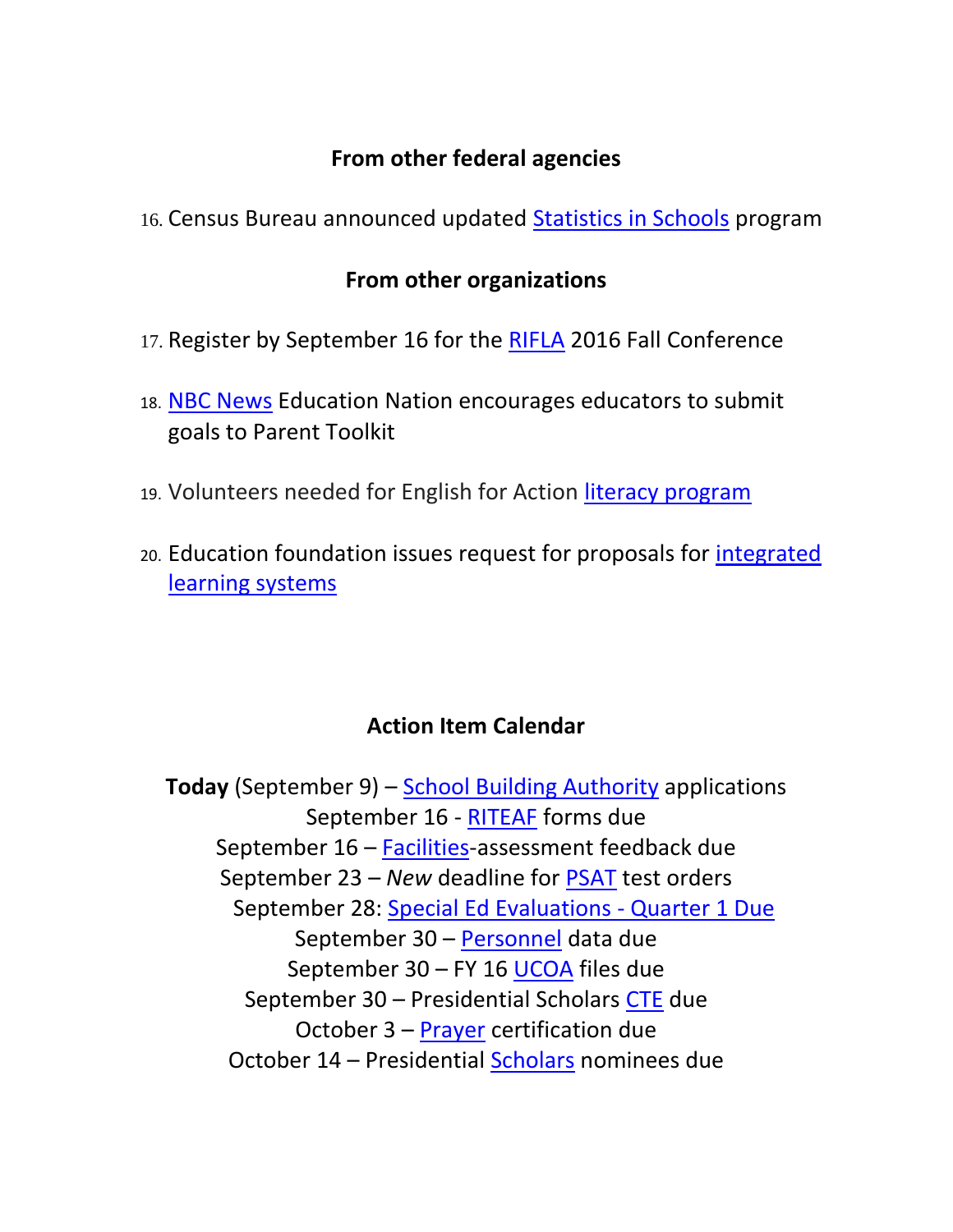## **Notes from Commissioner Wagner**

## <span id="page-3-0"></span>1. **Update provided on new law on suspensions**

In the July 15 [Field Memo](http://www.ride.ri.gov/Portals/0/Uploads/Documents/FieldMemos/071516-FM.pdf) (see item #5), we transmitted a table summarizing all of the education legislation that the 2016 General Assembly voted to pass into law. Since the start of the school year, we have received inquiries about legislation (S2168 as amended/H7056 as amended) that amended RIGL §16-2-17: Right to a Safe School. This law now contains a new paragraph (16-2-17.1), which states: "Suspensions issued shall not be served out of school unless the student's conduct meets the standards set forth in §16-2-17(a) [see below] **or** the student represents a demonstrable threat to students, teachers or administrators."

16-2-17(a), which is unchanged, states that students and staff members have a right to attend or work in a school "which is free from the threat, actual or implied, of physical harm by a disruptive student. A disruptive student is a person who is subject to compulsory school attendance who exhibits persistent conduct which substantially impedes the ability of other students to learn or otherwise substantially interferes with the rights stated above, and who has failed to respond to corrective and rehabilitative measures presented by staff, teachers, or administrators."

We encourage superintendents and principals to consult LEA legal counsel for advice on administration of and compliance with this new statute. As always and upon request, the Commissioner will provide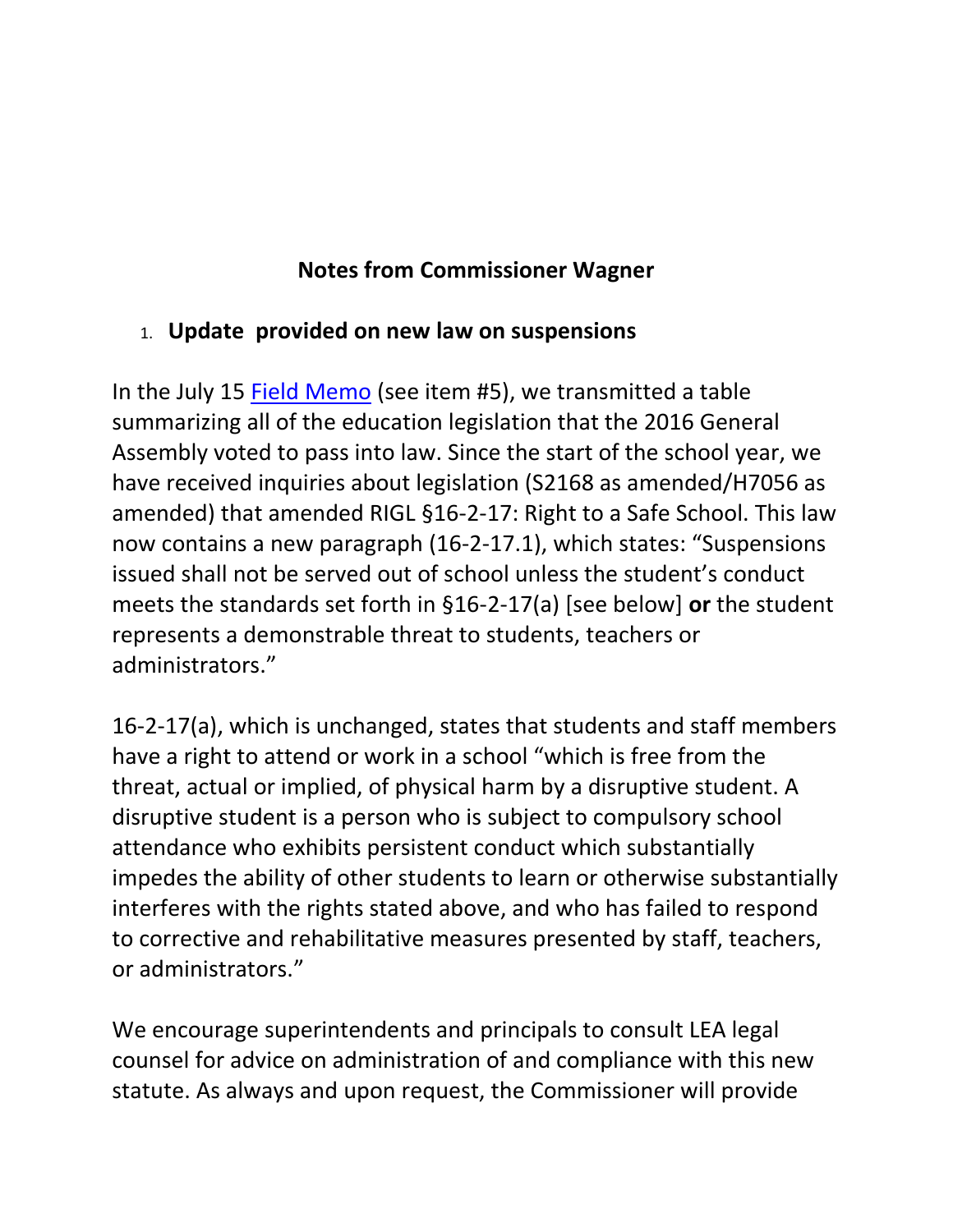legal advisory opinions, which are limited to the facts presented in the request.

# 2. **Jamestown superintendent to serve as RIDE Chief for Teaching and Learning**

We are pleased to let you know that your colleague Carol Blanchette will join the RIDE team on October 3 to serve as our new Chief for Teaching and Learning. Carol, as you may know, has served for the past two years as the Superintendent in the Jamestown School Department and she is a member of the Executive Committee of the Rhode Island School Superintendents' Association. Before coming to Jamestown, Carol served in a number of leadership positions in the Chariho Regional School District, including principal of the Charlestown Elementary School, principal of Chariho Middle School, and assistant superintendent. Carol holds a Master of Arts in Teaching degree from Bridgewater State College and an Education Leadership Certificate from the University of Georgia. At RIDE, Carol will have supervisory responsibility for three of our offices: Educator Excellence and Certification Services; Instruction, Assessment, and Curriculum; and Student, Community, and Academic Supports. We look forward to welcoming Carol to RIDE, and I am confident that she will continue to work closely with you and your leadership teams to support great teaching and learning in Rhode Island schools.

# <span id="page-4-0"></span>3. *Reminder:* **All are invited to celebration of educator excellence at September 24 WaterFire**

This year RIDE will honor Rhode Island educators for their outstanding service and dedication to the education profession and to Rhode Island students at "WaterFire: A Salute to Rhode Island Educators." This event will be held on Saturday, **September 24**, from 4 to 7:30 p.m., in downtown Providence, at Memorial Park.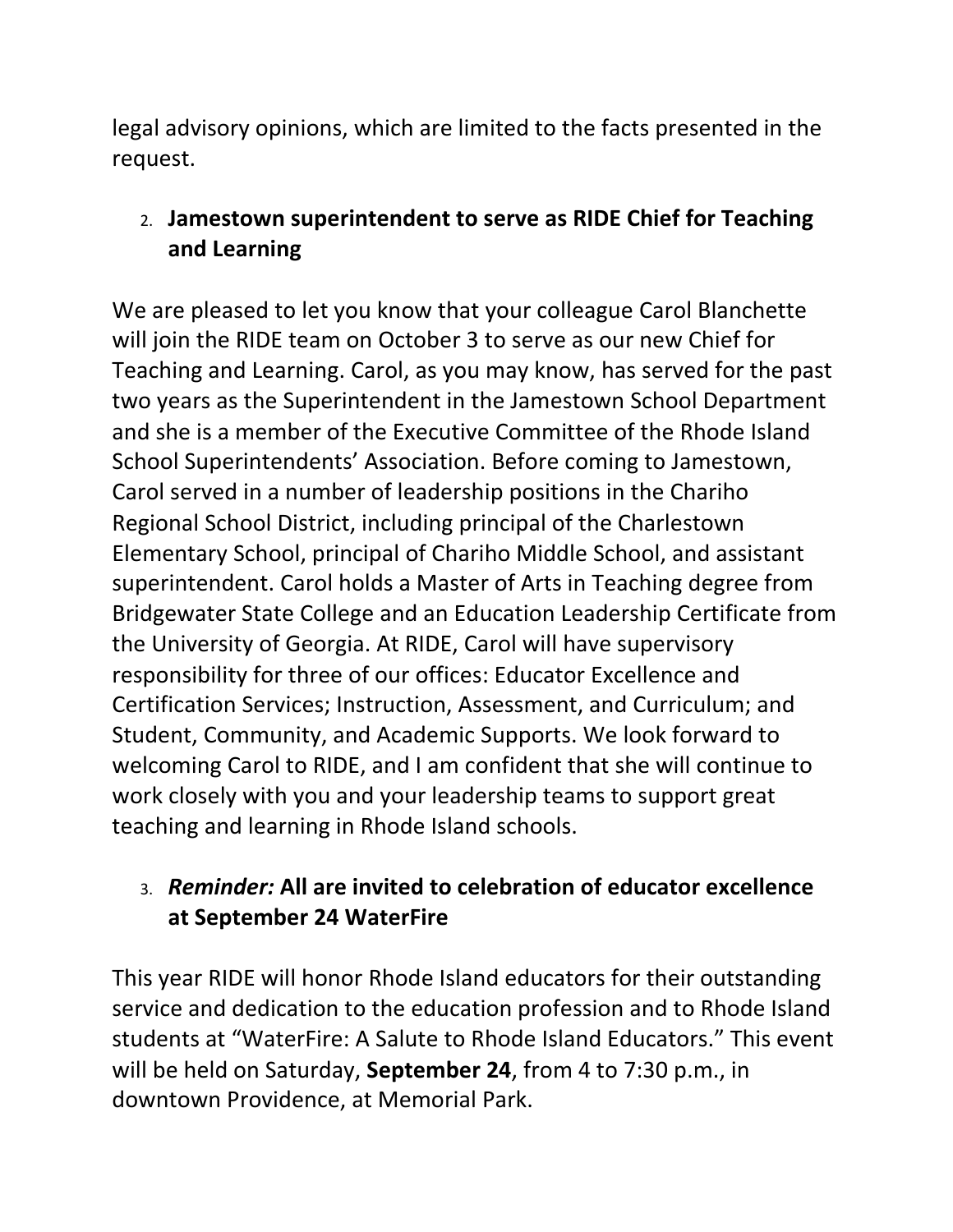All are welcome to attend the celebration to support our Rhode Island educators. This family-oriented event will include an awards ceremony and a procession featuring the honored educators, culminating with a "Ring of Fire" at the basin in downtown Providence.

If you have questions about this event, please email Mary Keenan, at [lisa.foehr@ride.ri.gov.](mailto:lisa.foehr@ride.ri.gov)

# 4. *Reminder:* **School leaders urged to encourage 10th -grade student participation in PSATs; deadline is two weeks away!**

The deadline for ordering PSAT booklets for your grade-10 students is just two weeks away.

As you prepare your grade-10 students to take advantage of the opportunity to take the PSAT test for free in October, please note that College Board has reported to us that *"*students in the class of 2015 who took the PSAT/NMSQT before taking the SAT *had a higher combined score of 134 points*, on average, than students who did not take the PSAT/NMSQT."

Please see this message from the College Board:

On October 19, districts across Rhode Island can administer the PSAT/NMSQT<sup>®</sup> to their 10<sup>th</sup>-grade students during the school day, at no cost. Like the SAT®, which will be administered to all Rhode Island  $11^{th}$ -graders in the spring of 2017, the PSAT/NMSQT focuses on what students are already learning in classrooms across the state and measures the skills and knowledge that current research shows are essential for success in college and career.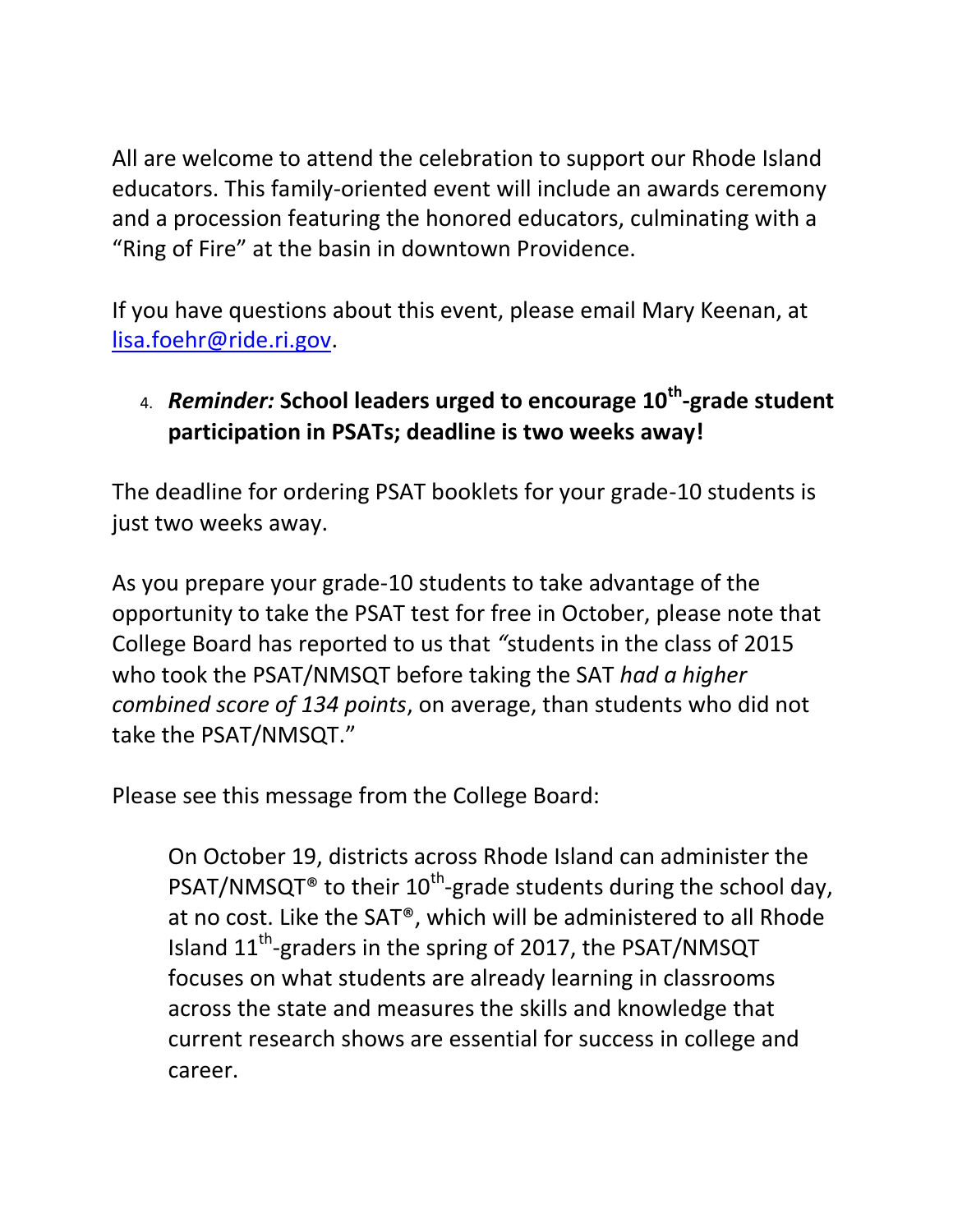Taking the PSAT/NMSQT provides students with a great opportunity to practice for and preview the SAT. The test also provides more information than ever before about students' academic strength and areas to target for improvement. Educators can use the results to inform their instructional planning and accelerate students who are either ahead or behind.

Through the College Board partnership with Khan Academy®, students preparing for the PSAT/NMSQT or SAT can take advantage of free, interactive practice tools at [satpractice.org.](https://www.khanacademy.org/sat) By setting up and linking their College Board and Khan Academy accounts, students receive personalized practice recommendations based on their own test results.

Taking the PSAT/NMSQT also links students to other benefits, including access to advanced coursework and millions of dollars in scholarships.

Schools and districts should place PSAT/NMSQT orders on the College Board's ordering website: [collegeboard.org/school.](http://www.collegeboard.com/school/) The easy-to-use tool walks users through a streamlined ordering process and provides up-to-date statuses for all orders on a single dashboard.

Please [submit your orders](http://www.collegeboard.com/school/) for PSAT test booklets by **September 23**.

If you have any questions about the PSAT or SAT administration, please send them to Dr. Kevon Tucker-Seeley [\(kevon.tucker](mailto:kevon.tucker-seeley@ride.ri.gov)[seeley@ride.ri.gov\)](mailto:kevon.tucker-seeley@ride.ri.gov).

<span id="page-6-0"></span>5. *Reminder:* **RIDE announces next steps toward formation of Empowerment Schools**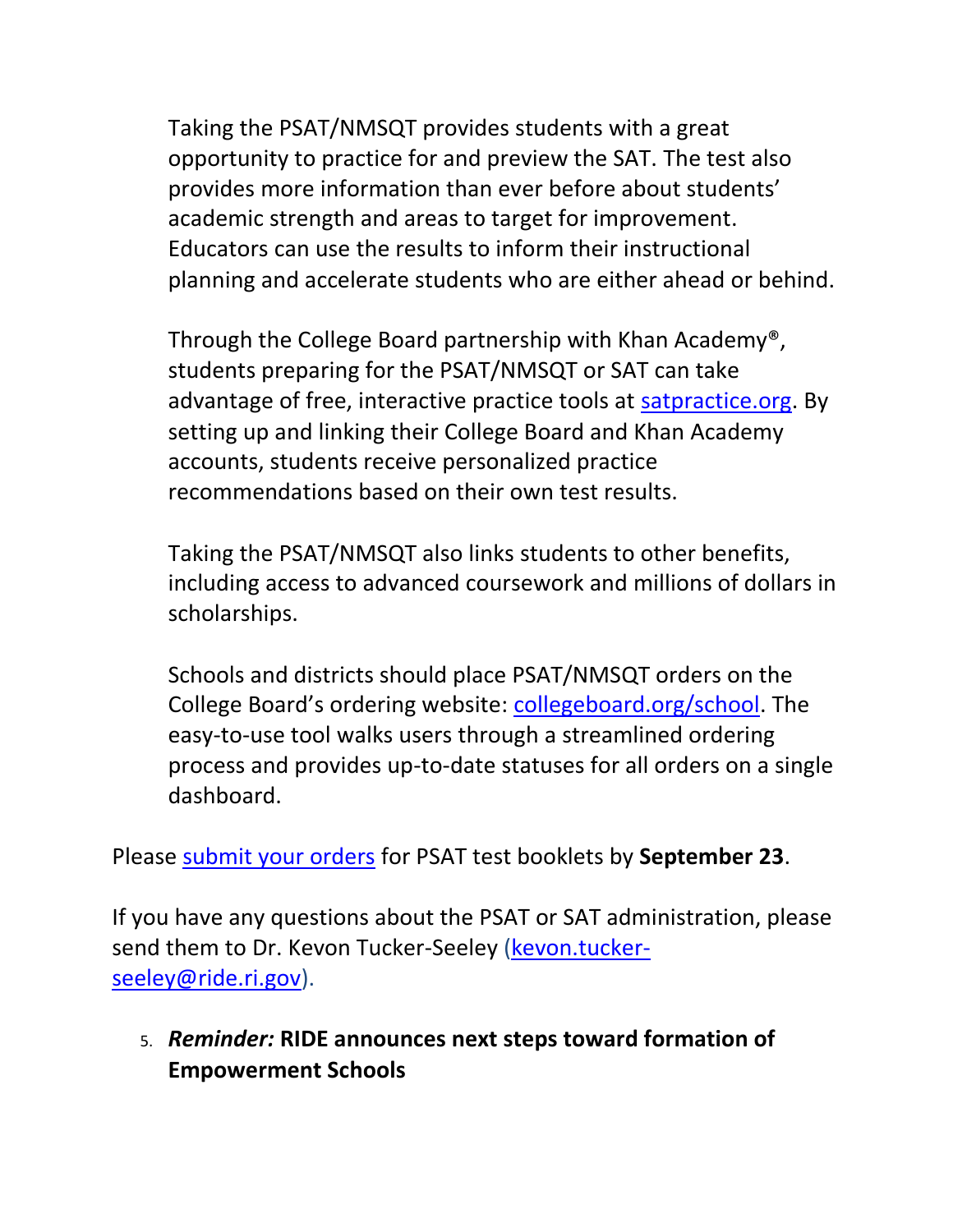The 2016 General Assembly enacted the [School and Family](http://www.ride.ri.gov/Portals/0/Uploads/Documents/Inside-RIDE/Empowerment/Article_11-EmpowermentActText.pdf)  [Empowerment](http://www.ride.ri.gov/Portals/0/Uploads/Documents/Inside-RIDE/Empowerment/Article_11-EmpowermentActText.pdf) Act, rooted in the belief that if we are going to help all of our children reach their full potential, it will be because we empower the educators closest to students. The Empowerment Act provides educators and community leaders the voluntary opportunity to reimagine and implement their vision for an excellent school by taking advantage of unprecedented levels of school-based autonomy and regulatory flexibility.

Later this fall, RIDE will release detailed information on the process and next steps regarding how districts and educators can volunteer to have their schools become empowerment schools.

Interested in leading an empowerment school? Have a vision for an empowerment school that will provide an excellent, innovative education to Rhode Island students? Please let us know through [this](https://docs.google.com/forms/d/e/1FAIpQLSeemUKAb59dW-E96GwVkaLhFw1K0HbQ_M0owN1F9ycglKSdVw/viewform)  [link.](https://docs.google.com/forms/d/e/1FAIpQLSeemUKAb59dW-E96GwVkaLhFw1K0HbQ_M0owN1F9ycglKSdVw/viewform)

We will follow up with you shortly to learn more about your vision and to share opportunities to participate in communities of practice with like-minded leaders. In addition, later this fall we will release information about opportunities for interested educators to both participate in leadership-development experiences and connect with like-minded innovative educators interested in developing and leading an empowerment school.

## **From RIDE**

#### *Finance:*

<span id="page-7-0"></span>6. **Funding available to LEAs for innovative approaches to supporting English learners**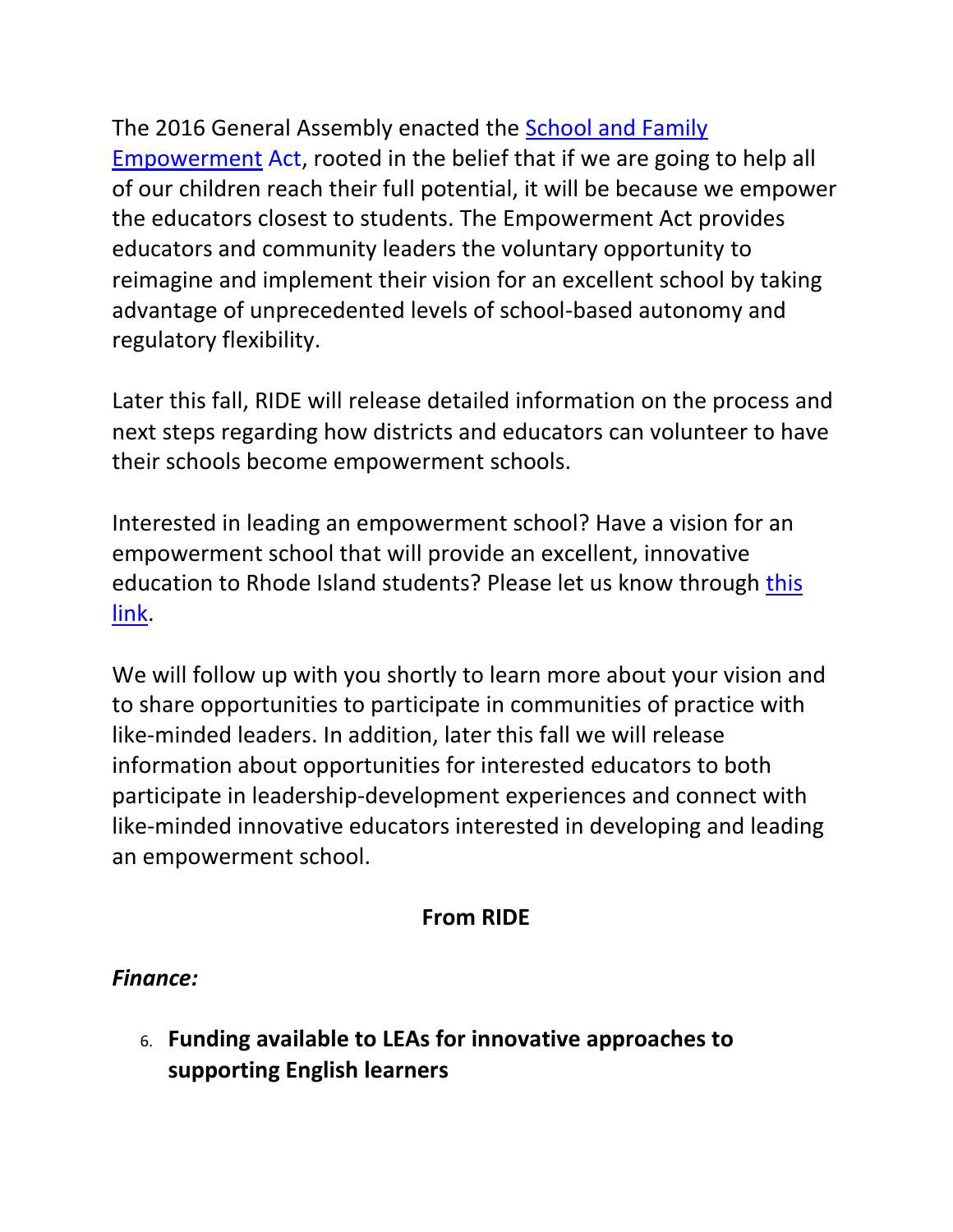We are pleased that the Fiscal Year 2017 Rhode Island budget includes categorical funding for English Learners (ELs). In providing this funding, the General Assembly was clear that the funds are to be used for *innovative and expansive supports and services* for ELs. In order to facilitate the process for securing these funds, RIDE will send to all heads of LEAs instructions for developing a plan for the use of the funds and the protocol for submitting the plan to RIDE. LEAs receiving more than \$10,000 will be required to submit a plan for the use of the funds. LEAs receiving less than \$10,000 in funds will be required to submit a written assurance and fiscal documentation.

In preparation for the planning process for LEAs receiving more than \$10,000, we encourage you to begin assembling the key stakeholders that may contribute to the planning and to familiarize your team with the English Learner Tool Kits that the U.S. Department of Education Office of English Language Acquisition published earlier this year [\(http://www2.ed.gov/about/offices/list/oela/english-learner](http://www2.ed.gov/about/offices/list/oela/english-learner-toolkit/index.html)[toolkit/index.html](http://www2.ed.gov/about/offices/list/oela/english-learner-toolkit/index.html) ). We will ask you to identify the tools you used in the process of planning for innovative and expansive supports and services for ELs based on the Tool Kits.

The amount of available funding by LEA is posted on the RIDE web site:

[http://www.ride.ri.gov/Portals/0/Uploads/Documents/Funding](http://www.ride.ri.gov/Portals/0/Uploads/Documents/Funding-and-Finance-Wise-Investments/Funding-Sources/State-Education-Aid-Funding-Formula/FY%202017%20Enacted%20Aid%206.17.16.pdf)[and-Finance-Wise-Investments/Funding-Sources/State-Education-](http://www.ride.ri.gov/Portals/0/Uploads/Documents/Funding-and-Finance-Wise-Investments/Funding-Sources/State-Education-Aid-Funding-Formula/FY%202017%20Enacted%20Aid%206.17.16.pdf)[Aid-Funding-](http://www.ride.ri.gov/Portals/0/Uploads/Documents/Funding-and-Finance-Wise-Investments/Funding-Sources/State-Education-Aid-Funding-Formula/FY%202017%20Enacted%20Aid%206.17.16.pdf)[Formula/FY%202017%20Enacted%20Aid%206.17.16.pdf](http://www.ride.ri.gov/Portals/0/Uploads/Documents/Funding-and-Finance-Wise-Investments/Funding-Sources/State-Education-Aid-Funding-Formula/FY%202017%20Enacted%20Aid%206.17.16.pdf)

The instructions and a plan form for the use of the funds will be sent to you shortly under separate cover.

*Reports:*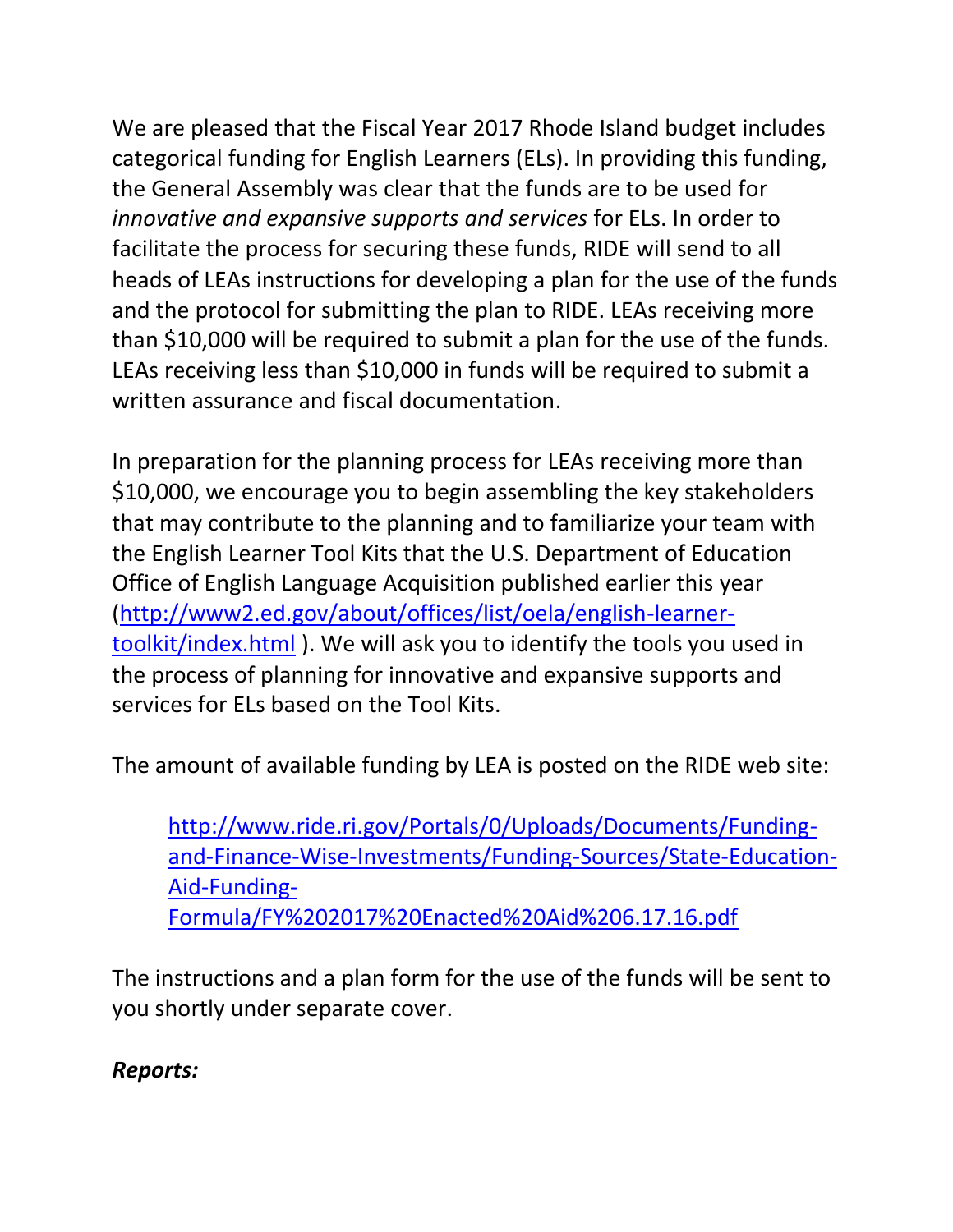#### <span id="page-9-0"></span>7. **Report issued on Americans' attitudes toward public schools**

PDK Poll on the [public's attitude](http://pdkpoll2015.pdkintl.org/) toward public schools: "Why School?": Americans speak out on goals, standards, priorities, funding."

#### *Students:*

# <span id="page-9-1"></span>8. *Reminder:* **Presidential Scholars Program seeking nominations of outstanding high-school seniors**

The U.S. Presidential Scholars Program was established by President Lyndon Johnson in 1964, and, since that time, the program has honored more than over 7,000 outstanding high-school seniors. The mission of the program is to recognize and honor outstanding high-school seniors and thereby encourage high attainment among all students.

Per the original Executive Order establishing the program, students are selected on the basis of outstanding scholarship. For most of the program's existence, nominees have been invited to apply for recognition based upon SAT or ACT scores. As the program has grown, candidates have been invited to apply in other ways as well. Beginning in 1979, outstanding students who demonstrated ability and accomplishment in the visual and performing arts or creative writing were added to the program. Since 2013, Chief State School Officers have been invited to nominate candidates from their states for the general component of the program. The program is also partnering with several recognition organizations that each nominate candidates for the general component of the program. And, beginning last year, outstanding students who demonstrate excellence in CTE were included for recognition.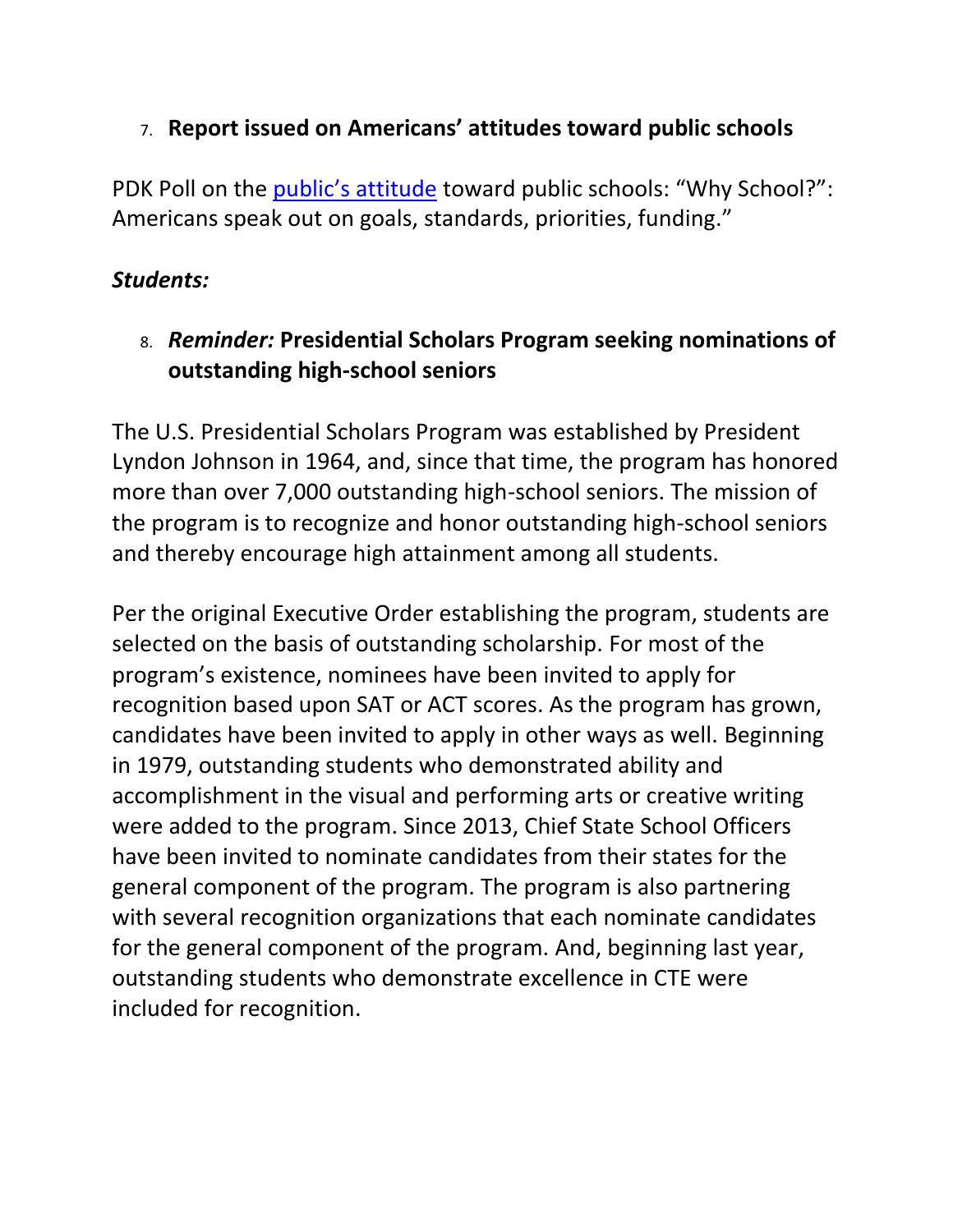To learn more about the U.S. Presidential Scholars Program and the Commission on Presidential Scholars, please visit the Commission Web site at: [www.ed.gov/psp.](http://www.ed.gov/psp)

RIDE is seeking nominations from all high schools and CTE programs for two categories of Presidential Scholars, as described in the two Field Memo items below.

# <span id="page-10-0"></span>9. *Reminder:* **LEAs asked to nominate high-school seniors for Presidential Scholar award by October 14 –** *Action Item*

We are seeking from all Rhode Island high schools nominations of students to be named as 2017 Presidential Scholars. We encourage you to work with your high-school principals and to select one male student and one female student from each high school as your nominees for this award. Here are the criteria, as set forth by the U.S. Department of Education:

We encourage you to nominate students who demonstrate outstanding scholarship but who *might not otherwise be nominated through the current SAT/ACT, Arts, or CTE recognition processes*. All high-school seniors graduating between January and June of 2016 who are U.S. citizens or legal permanent residents and who attend public, parochial, or independent schools, as well as those who are home-schooled, are eligible. The candidates will go through the application process, and, as in the past, the 2016 U.S. Presidential Scholars will be selected by the Commission on Presidential Scholars and receive the Presidential Scholars Medallion at a ceremony in their honor in Washington, D.C.

It may be helpful to consider the following questions as you contemplate the selection of your nominees: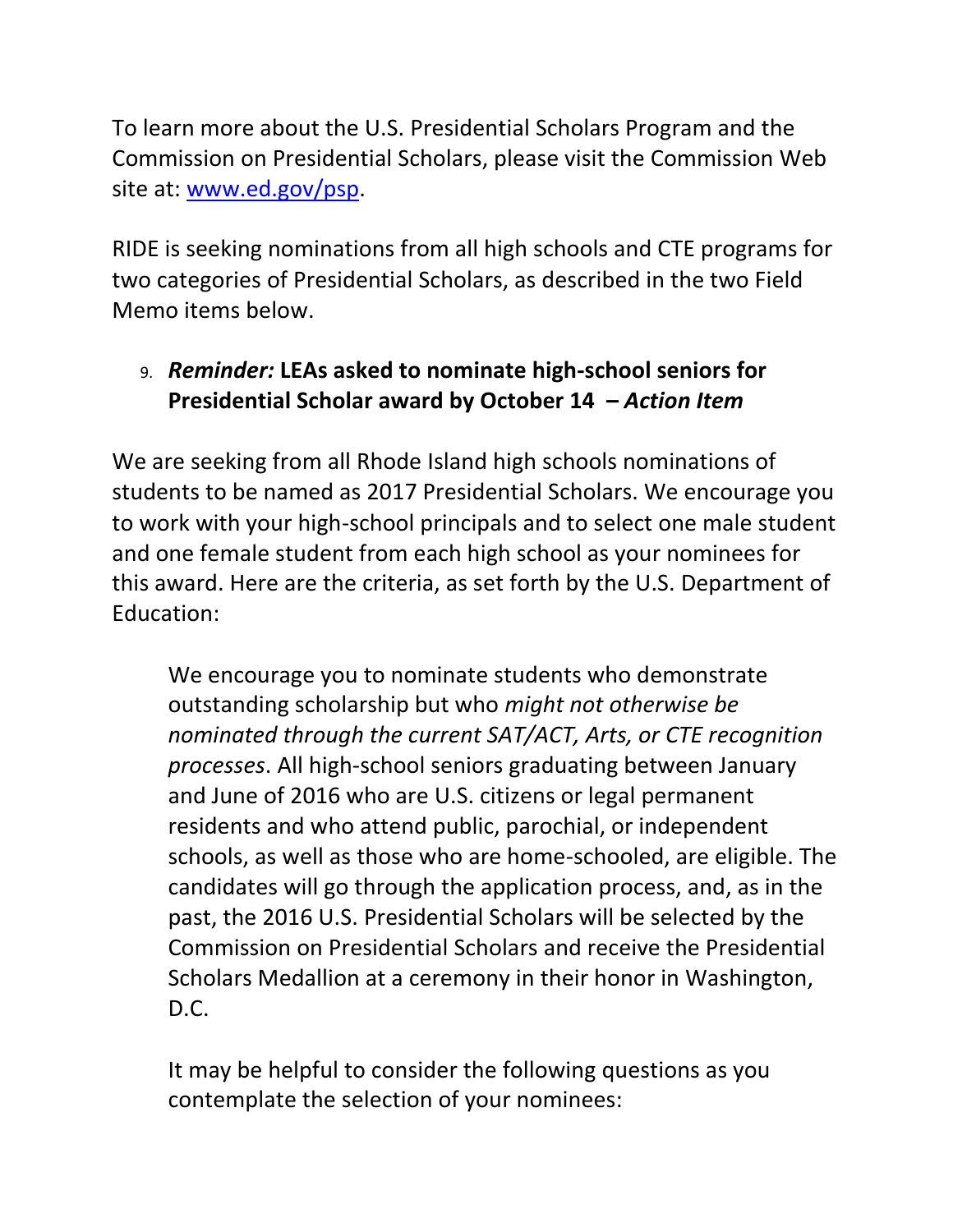- What about the student makes him or her stand out as having outstanding scholarship?
- *Were there special challenges or hurdles this student has overcome while still achieving high academic success?*

In addition, it may be useful for you to know that the reviewers will be considering the following categories when evaluating the nominees at the semifinalist and Scholar evaluation levels:

- involvement and Service (in school and community);
- leadership and character;
- writing samples;
- academic achievements; and
- *discretionary points for extraordinary achievement, heavy workload, family responsibilities, or obstacles overcome.*

Each student you nominate should prepare an application that includes:

- his or her resume, including home mailing address;
- a letter of reference from you or a school official that explains how the student stands out as having outstanding scholarship; and
- a brief (approximately 500 to 750 words) essay that responds to this question: "What special challenges or hurdles have you overcome while still achieving high academic success?"

Please also submit this information for each student you nominate:

- Student's name
- Student's home mailing address
- Student's gender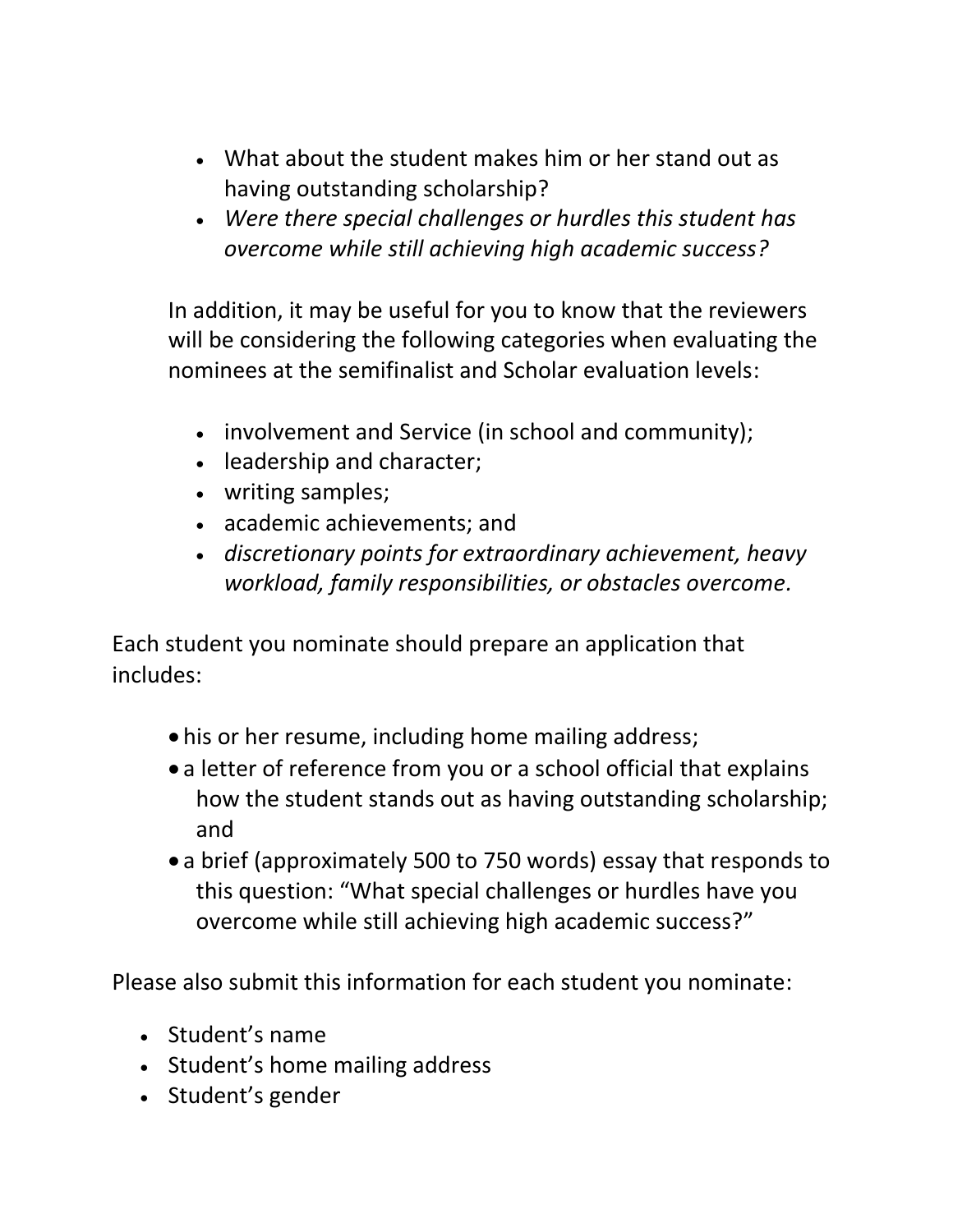- Student's personal email address
- High-school name and mailing address
- High-school CEEB code

We remind you that this last point is particularly important to this nomination process, as these nominations will recognize students who would not be considered for this award based solely on their academic achievement.

Either you or your high-school principal(s) will be our contact in this process. We ask either you or your principals (not the nominated students) to submit your nominations to Lauren McCarthy [\(lauren.mccarthy@ride.ri.gov\)](mailto:lauren.mccarthy@ride.ri.gov) by **October 14 .**

From nominations we receive, we will select up to 20 nominees from Rhode Island (up to 10 male students, 10 female students). We will notify you when we have submitted nominations to the Presidential Scholars Commission, but you will not hear further from us on the nominations.

The Commission will select finalists early next year, and Scholars will be announced in the spring. Scholars will receive an expense-paid trip to Washington, D.C. For more information about the program, see:

<http://www2.ed.gov/programs/psp/index.html>

# <span id="page-12-0"></span>10. *Reminder:* **RIDE invites high schools, CTE programs to nominate students for Presidential Scholars awards; deadline, September 30 –** *Action Item*

The U.S. Presidential Scholars Program annually recognizes outstanding students who demonstrate excellence in career and technical education.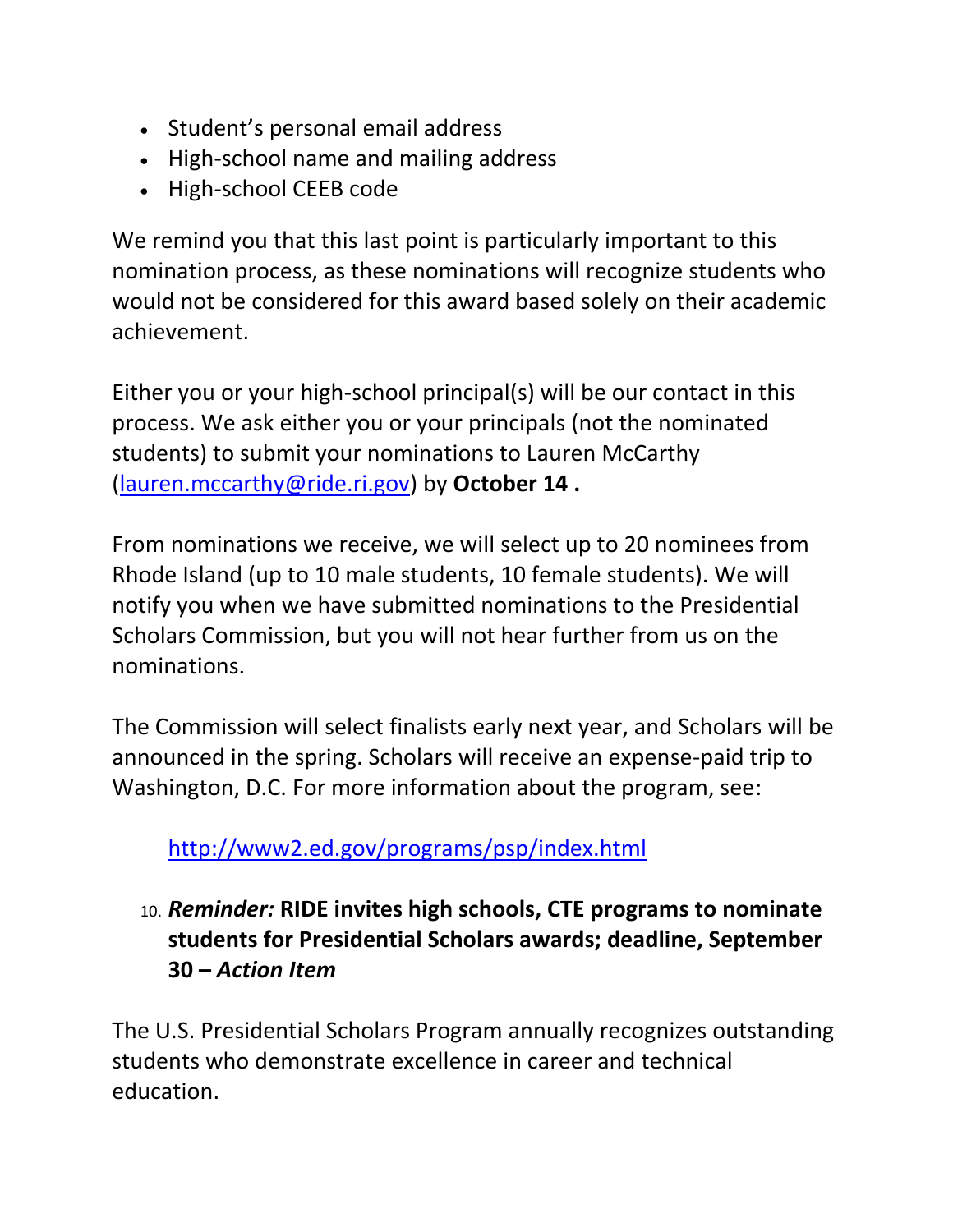RIDE invites you to participate in the nomination process and to recommend for selection as a Presidential Scholar one outstanding CTE student from your center or high school. A committee of knowledgeable educators will review all recommendations and forward the names of five students to Commissioner Wagner, who will nominate up to five Rhode Island CTE students to the U. S. Commission on Presidential Scholars for consideration for national recognition. The Commission on Presidential Scholars will notify all nominees of their selection and invite them to complete the full application.

It may be helpful to consider the following questions as you contemplate the selection of your recommendation:

- What about the student makes him or her stand out as having outstanding scholarship?
- Were there special challenges or hurdles this student has overcome while still achieving high academic success?

In addition, it may be useful for you to know that the national-level reviewers will be considering the following categories when evaluating the nominees at the semifinalist and Scholar evaluation levels:

- Involvement and Service (in school and community);
- Leadership and Character;
- Writing samples;
- Academic achievements; and
- Discretionary points for extraordinary achievement, heavy workload, family responsibilities, or obstacles overcome.

All high-school seniors who are concentrators in a career and technical education (CTE) program of study graduating between *January and June of 2017,* who are U.S. citizens or legal permanent residents, and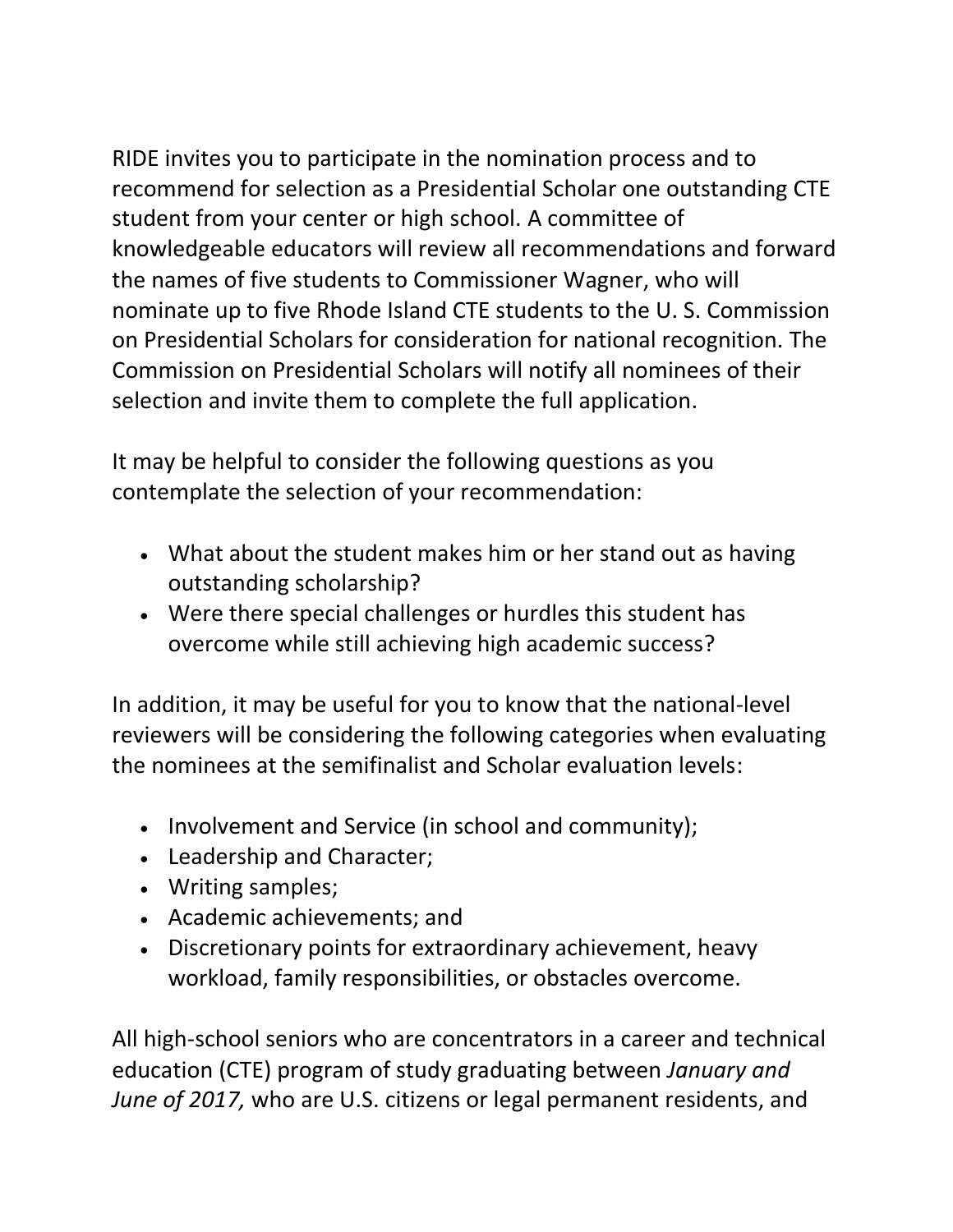who attend public, parochial, or independent schools, as well as those who are home-schooled, are eligible. The CTE selection process will evolve over time, but for the 2016-17 class of scholars, candidates who are nominated and choose to apply, and whose applications are complete, will automatically become semifinalists. All 2017 U.S. Presidential Scholars will be selected by the Commission on Presidential Scholars and will receive the Presidential Scholars Medallion at a ceremony in their honor in Washington, D.C.

RIDE will send the required recommendation forms to all high-school principals and CTE directors; the forms must be submitted to Sonya Barbosa, at [Sonya.Barbosa@ride.ri.gov,](mailto:Sonya.Barbosa@ride.ri.gov) by COB Friday, **September 30**. Address all questions about the CTE Presidential Scholars to Vanessa Cooley, at 222-8438.

# *Legal:*

# <span id="page-14-0"></span>11. *Reminder:* **LEAs asked to submit certification regarding Constitutionally Protected Prayer by October 3 –** *Action Item*

Each year, we must submit to the U.S. Department of Education a list of any LEAs that have not certified to us their compliance with the Guidance on Constitutionally Protected Prayer in Public Elementary and Secondary Schools, which you can find here:

# [http://www.ed.gov/policy/gen/guid/religionandschools/prayer\\_g](http://www.ed.gov/policy/gen/guid/religionandschools/prayer_guidance.html) [uidance.html](http://www.ed.gov/policy/gen/guid/religionandschools/prayer_guidance.html)

This guidance provides information on current law concerning constitutionally protected prayer in public schools.

As you know, no policy or practice in this state in any way interferes with the constitutionally protected rights of schoolchildren.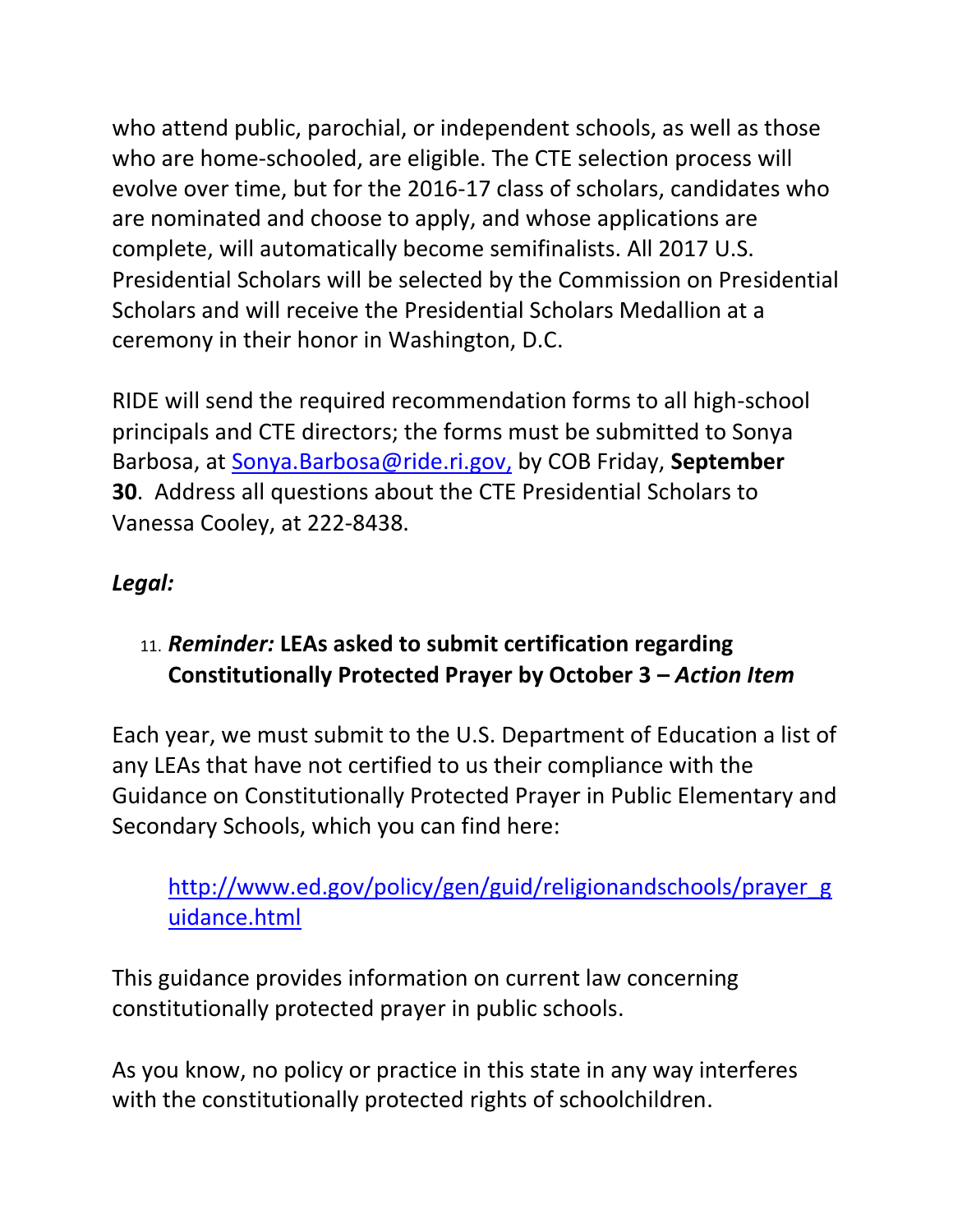Once you have read the guidance, it is required by law that you certify to RIDE annually in writing that no policy in your LEA prevents or otherwise denies participation in constitutionally protected prayer in your schools.

Please send your certification via email to Elliot Krieger, in the Office of the Commissioner, at *elliot.krieger@ride.ri.gov*, using the subject line "School Prayer."

Please submit your certification by Monday, **October 3**.

You may copy this language and use it to make your certification:

# **Certification of Compliance with the Law on Constitutionally Protected Prayer**

This is to certify that no policy of my LEA prevents or otherwise denies participation in constitutionally protected prayer in public elementary and secondary schools as set forth in the "Guidance on Constitutionally Protected Prayer in Public Elementary and Secondary Schools," issued February 7, 2003. This assurance applies to the school year 2016-17.

Name:

Name of LEA:

Please feel free to contact Elliot if you have any questions on this matter.

## *Conferences and events:*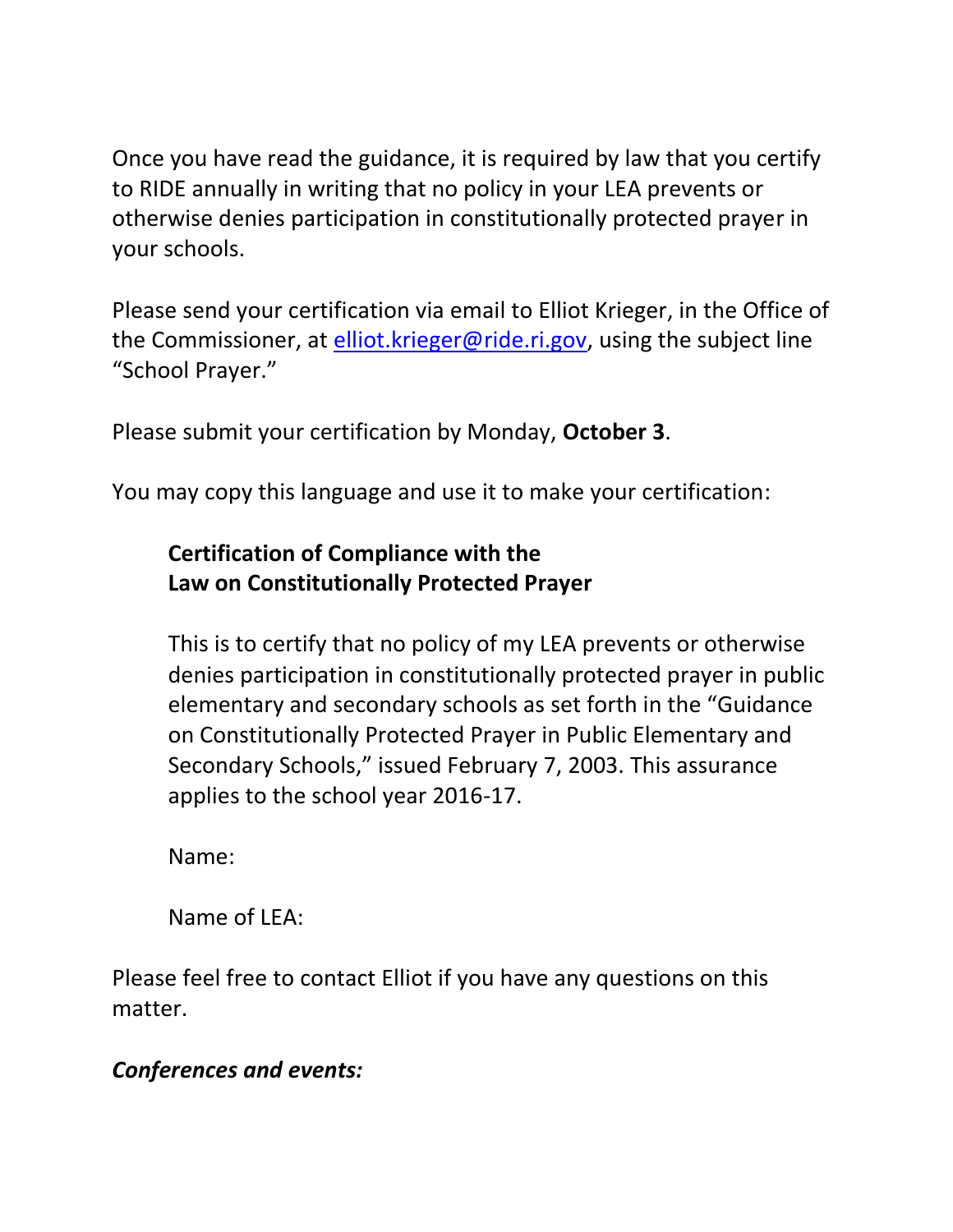# <span id="page-16-0"></span>12. **Registration open for October 21 conference on highperformance schools**

On October 21 at Rhode Island College, join superintendents, school business officials, architects, engineers, facility and energy managers, and other educational stakeholders to share lessons learned and best practices for successful school improvement projects. For years, researchers, educators, administrators, and even court decisions have long acknowledged the importance of educational facilities to health and educational outcomes. In order to move the needle beyond this simple acknowledgement, educational stakeholders must discuss and plan with an in-depth understanding of the interrelationship between specific facility improvements and student and staff outcomes.

Are you providing students with access to the best education? Does your facility create opportunities for the various learning modalities and styles: visual, auditory, kinesthetic, and reading and writing?

Register today for the [2016 Rhode Island High Performance Schools](http://www.neep.org/events/2016-rhode-island-high-performance-schools-summit)  Summit - *[Superior Classrooms Support Superior Learning](http://www.neep.org/events/2016-rhode-island-high-performance-schools-summit)*, which RIDE is co-sponsoring.

Well-designed, -renovated, and -constructed high-performance schools do just that: They offer healthy learning environments that improve student academic performance by carefully calibrating all building systems toward enabling learning in all its modalities. Furthermore, these school improvements can simultaneously lower operating costs and ease maintenance. Producing this type of facility requires technical guidance and coordination across a broad spectrum of community stakeholders. The R.I. School Building Authority has partnered with NEEP, the Rhode Island High Performance Schools Workgroup, and other school-community leaders to host a free event to increase awareness of the benefits of high-performance schools. The 2016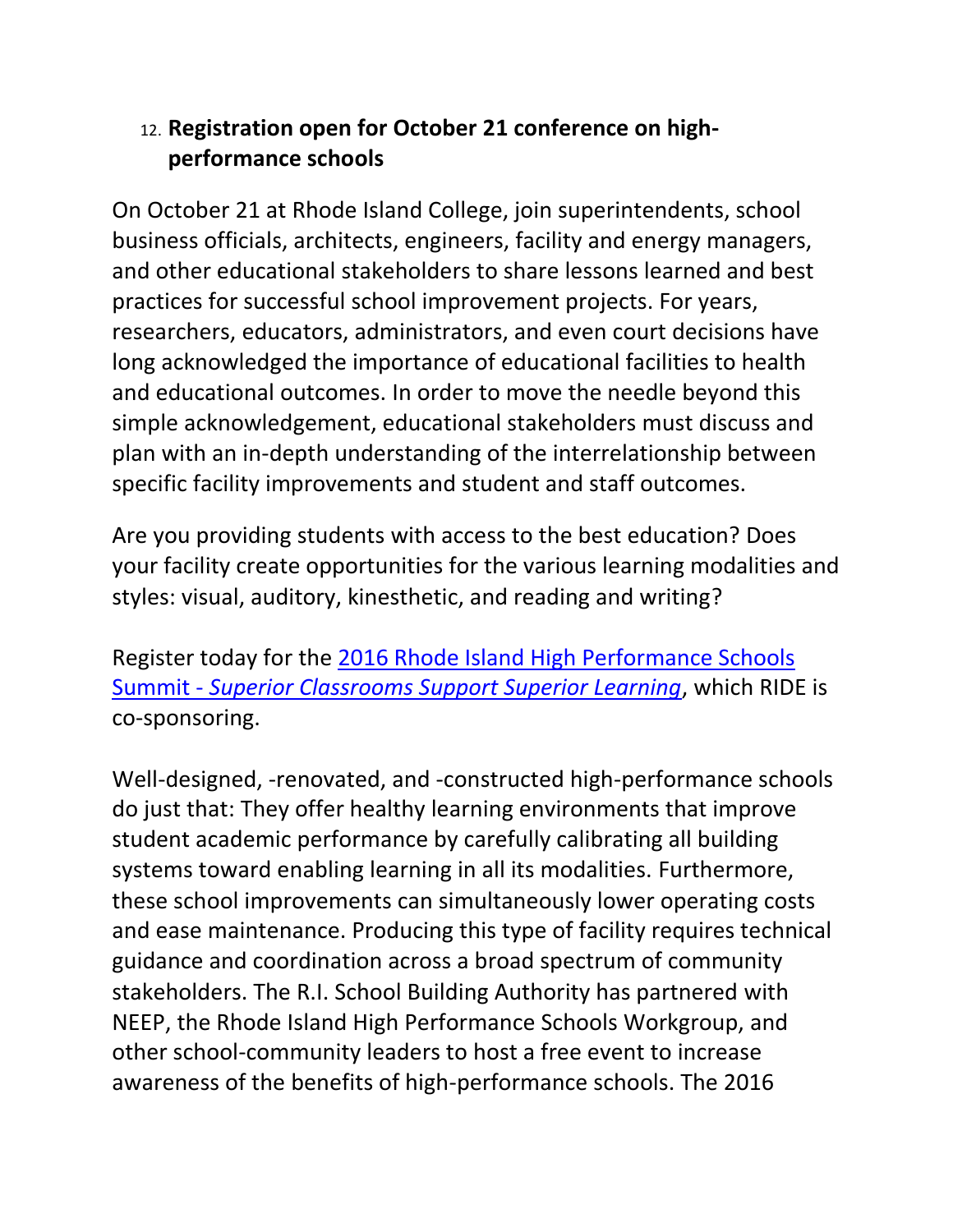Rhode Island High Performance Schools Summit, held at Rhode Island College, will feature presentations and discussion focused on providing strategies for success to get Rhode Island schools on the pathway to high performance.

Sponsorship and exhibitor opportunities are available for this event. For more information, please contact [LCarriou@NEEP.org.](http://LCarriou@neep.org/)

# *Public Hearings:*

# <span id="page-17-0"></span>13. *Reminder:* **RIDE accepting comment through Thursday (September 15) on Secondary School Regulations; 1 final hearing on calendar**

The current draft of Secondary School Regulations, which the Council on Elementary and Secondary Education gave preliminary approval to on May 17, are now undergoing the formal process for recording public comment. Public comment will be open through **Thursday** (September 15). All interested parties are invited to participate in the public hearings and submit written comments concerning the proposed regulations from through September 15.

You can find draft Secondary School Regulations and other supporting documents can be found at:

[http://sos.ri.gov/documents/archives/regdocs/holding/DESE/Boar](http://sos.ri.gov/documents/archives/regdocs/holding/DESE/Board%20of%20Education%20Secondary%20Regulations%20-%20Public%20Notice.pdf) [d%20of%20Education%20Secondary%20Regulations%20-](http://sos.ri.gov/documents/archives/regdocs/holding/DESE/Board%20of%20Education%20Secondary%20Regulations%20-%20Public%20Notice.pdf) [%20Public%20Notice.pdf](http://sos.ri.gov/documents/archives/regdocs/holding/DESE/Board%20of%20Education%20Secondary%20Regulations%20-%20Public%20Notice.pdf)

We have scheduled one final public hearing on the proposed regulations for **Monday** (September 12), at 5:30 p.m., at the University of Rhode Island, Providence Campus, Room 501;, 80 Washington Street/255 Westminster Street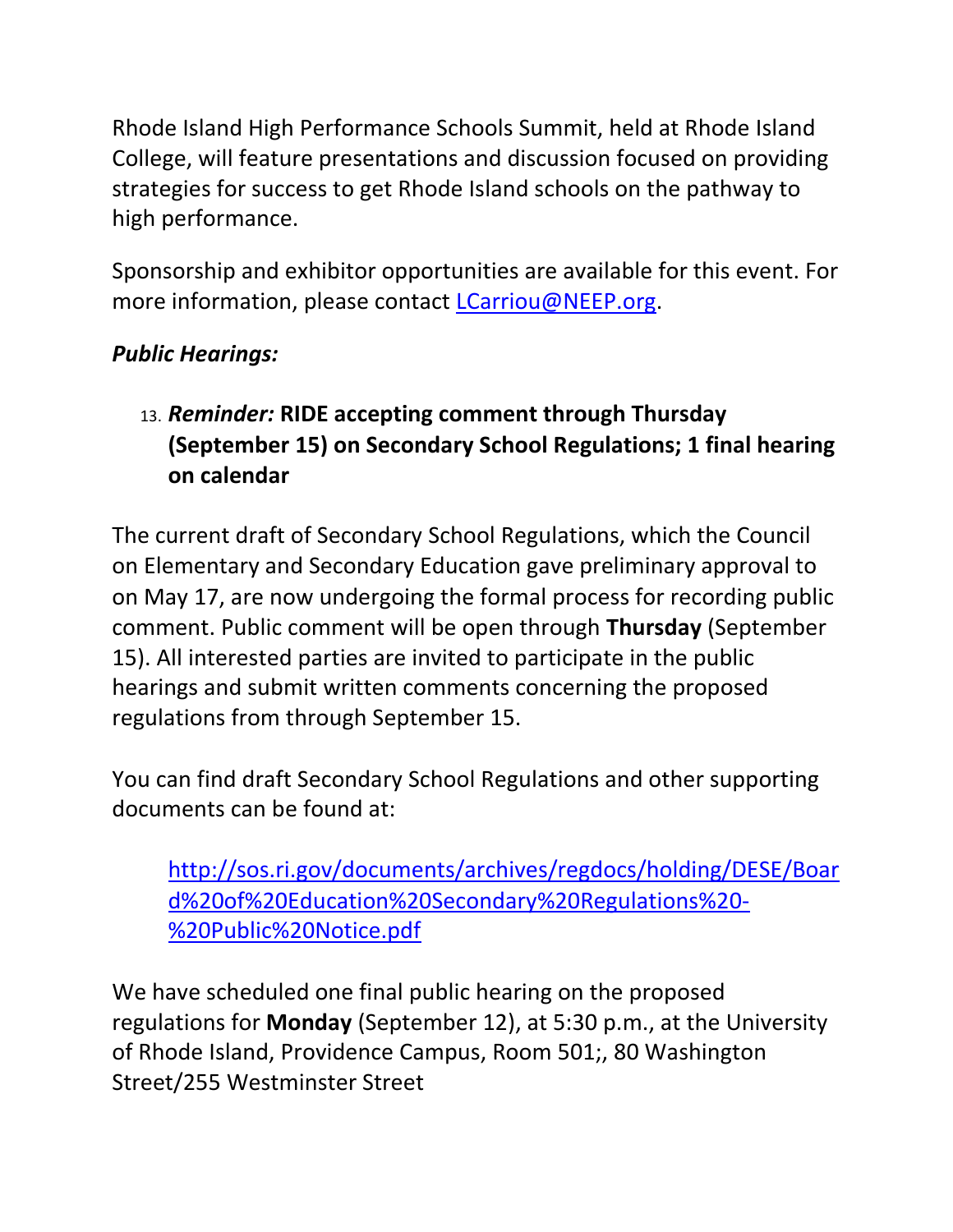The hearing location is accessible to those with disabilities, and interpreter services for those with hearing impairment will be provided if requested 48 hours before the hearing. Requests for this service can be made in writing or by calling Sonya Barbosa, at 222- 8463 or RI Relay (800) 745-5555.

Written comments may be submitted to Sonya Barbosa, at the R.I. Department of Education, 255 Westminster Street, Providence, R.I. 02903 or at [Secondary@ride.ri.gov](mailto:Secondary@ride.ri.gov) or by fax, to 222-6178.

# <span id="page-18-0"></span>14. *Reminder:* **Council seeks public comment on proposed regulations on educator certification; hearing scheduled for September 22**

The Council on Elementary and Secondary Education is seeking public comment on [amended regulations](http://ride.ri.gov/Portals/0/Uploads/Documents/CESE/Certification_Regulations_Proposed_Amendments_2016.pdf) intended to provide more flexibility to school districts as well as to eliminate barriers when school districts are seeking qualified teachers for school-district positions. On June 28, the Council on Elementary and Secondary Education approved for public comment for the proposed draft revisions to the Board of Education Regulations governing the certification for educators in Rhode Island.

The proposed changes would:

- eliminate the Substitute Permit and the accompanying yearly fee, which would make the process more feasible for those interested in working in districts as substitute teachers. The revenue lost would be at the expense of the General Fund, not RIDE;
- eliminate the Athletic Coach Permit, which would not lower the standards for coaches being hired by school districts. The Interscholastic League requires that coaches hold valid CPR and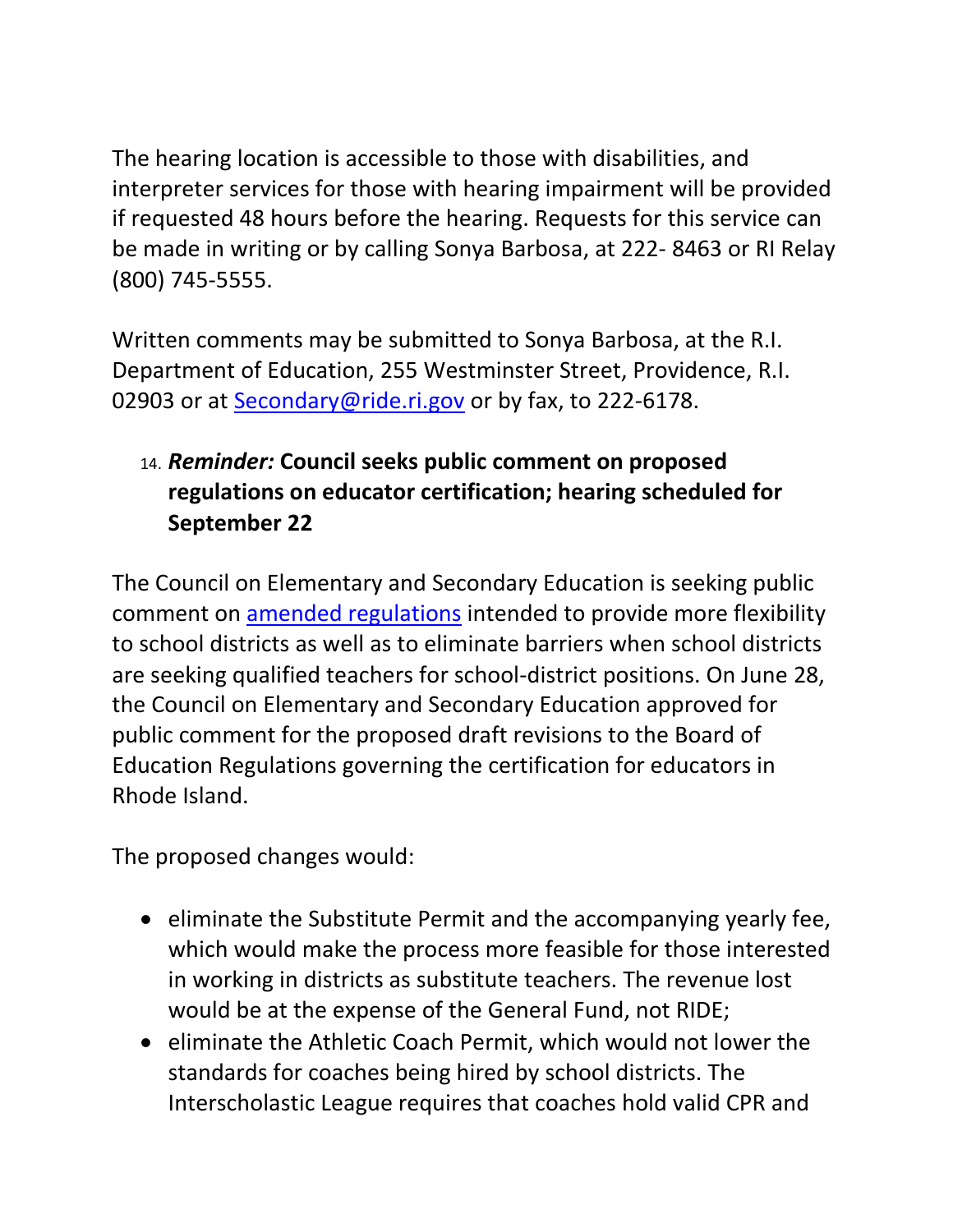First Aid certification and that they complete the Foundations of Coaching and concussion courses. RIDE would require the same process for Athletic Coach Permit eligibility. This change would move the responsibility to the district, ensuring that Athletic Coaches meet the eligibility requirements set by the Interscholastic League, and this change would remove the redundancy of coaches' having to repeat these assurances to RIDE, the Interscholastic League, and the school district; and

• change the Career and Technical Certification, which would move the current one-year preliminary certificate to a six-year preliminary certificate. This change would allow the Career-Technical Education (CTE) experts and CTE professionals to transition into the field of teaching and work toward full certification over a six-year period of time, without coming to RIDE on a yearly basis. This requirement has been a barrier for many who are moving from their technical fields in to the field of education.

The proposed draft regulations are available for public inspection in person at the RIDE, 255 Westminster Street, Providence, you can request a copy by contacting at [Angela.Teixeira@ride.ri.gov](mailto:Angela.Teixeira@ride.ri.gov) or 222- 8435.

A public hearing on the proposed draft regulations will take place on Thursday, **September 22**, at 5:30 p.m., at the Shepard Building (Room 501), 80 Washington St./255 Westminster St., Providence.

## **From the U.S. Department of Education (USED)**

<span id="page-19-0"></span>15. **Education, Justice Departments issue materials on School Resource Officers, safe schools**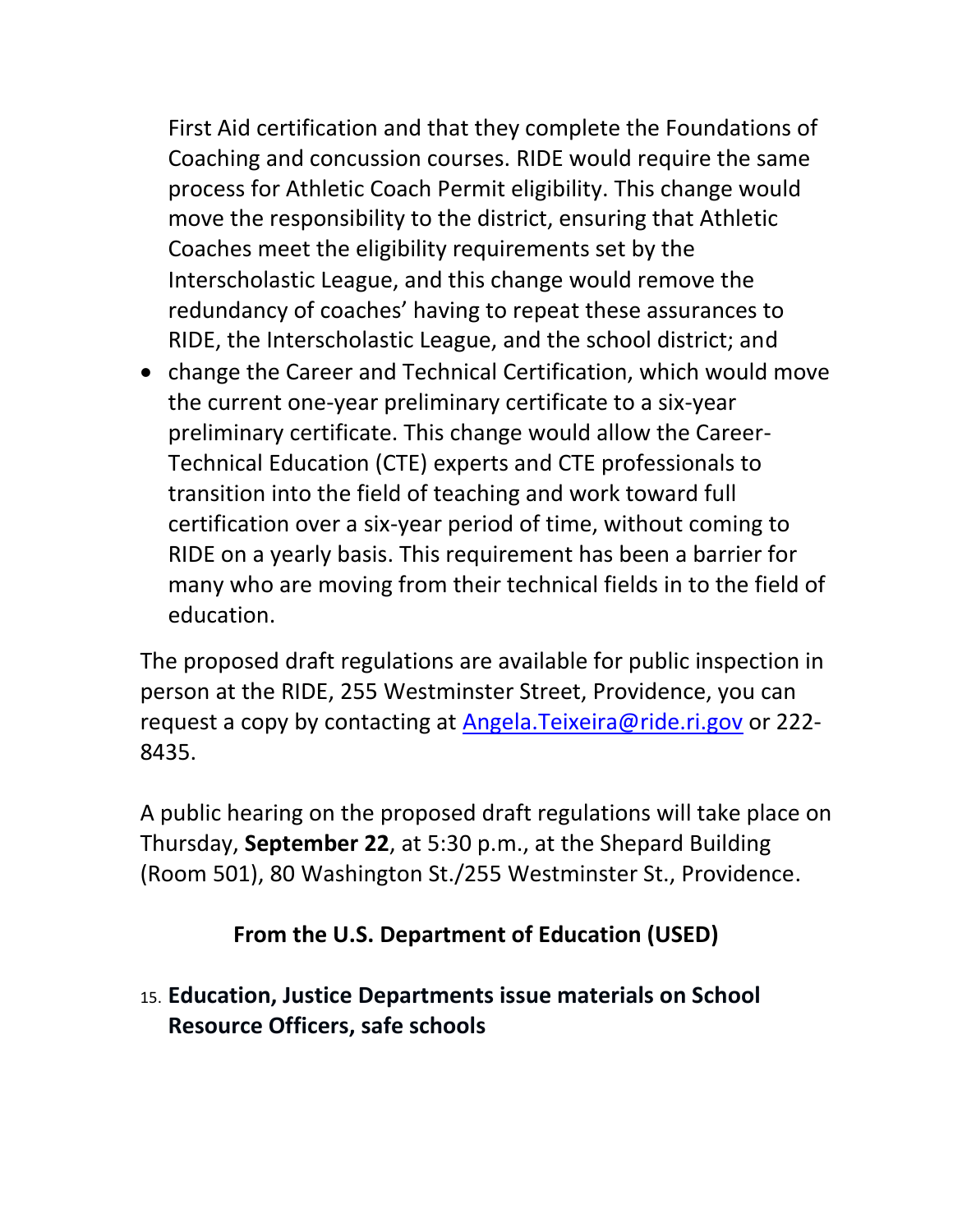This week, both the USED and the Justice Department Office of Community-Oriented Policing Services (COPS) released [letters to states](http://www.ed.gov/news/press-releases/obama-administration-releases-resources-schools-colleges-ensure-appropriate-use-school-resource-officers-and-campus-police)  [and districts](http://www.ed.gov/news/press-releases/obama-administration-releases-resources-schools-colleges-ensure-appropriate-use-school-resource-officers-and-campus-police) emphasizing the importance of well-designed School Resource Officer (SRO) programs and calling on leaders of higher education institutions to commit to implementing the recommendations from the President's Task Force on 21st Century Policing in the campus policing context. To further assist in the P-12 context, the agencies also released Safe, School-Based Enforcement through Collaboration, Understanding, and Respect (SECURe) rubrics. These resources can help education and law enforcement agencies that use SROs to review and – if necessary – revise SROrelated policies in alignment with reasonable steps that can lead to improved school safety and better outcomes for students while safeguarding civil rights (Education: [P-12 letter](http://www2.ed.gov/policy/gen/guid/school-discipline/files/ed-letter-on-sros-in-schools-sept-8-2016.pdf) and [campus letter;](http://www.ifap.ed.gov/dpcletters/attachments/GEN1617.pdf) Justice: [P-12 letter](http://cops.usdoj.gov/pdf/sro/COPS_Office_Director_Letter_on_SROs.pdf) and [campus letter;](http://cops.usdoj.gov/pdf/sro/COPS_Office_Director_Campus_Letter.pdf) SECURe rubrics: [state and local](http://www2.ed.gov/policy/gen/guid/school-discipline/files/sro-state-and-local-policy-rubric.pdf)  [policy](http://www2.ed.gov/policy/gen/guid/school-discipline/files/sro-state-and-local-policy-rubric.pdf) and [local implementation;](http://www2.ed.gov/policy/gen/guid/school-discipline/files/sro-local-implementation-rubric.pdf) and press call [audio](http://www2.ed.gov/news/av/audio/2016/09082016.mp3) and [transcript\)](http://www2.ed.gov/news/av/audio/2016/09082016.doc).

#### **From other federal agencies**

## <span id="page-20-0"></span>16. **Census Bureau announced updated Statistics in Schools program**

The U.S. Census Bureau's free, newly updated Statistics in Schools program offers data, tools, and activities — created by teachers, for teachers. These activities correspond with relevant education standards and guidelines and can be incorporated into lesson plans for K-12 students in a variety of subjects. We encourage teachers, parents, students, policymakers, and anyone else with an interest in education to explore this resource and learn how it can bring statistics concepts and data analysis skills into geography, history, math, and sociology classrooms.

Visit [www.census.gov/schools](http://links.govdelivery.com/track?type=click&enid=ZWFzPTEmbWFpbGluZ2lkPTIwMTYwOTA4LjYzNTE0NDcxJm1lc3NhZ2VpZD1NREItUFJELUJVTC0yMDE2MDkwOC42MzUxNDQ3MSZkYXRhYmFzZWlkPTEwMDEmc2VyaWFsPTE3MDk5NDQ5JmVtYWlsaWQ9ZWxsaW90LmtyaWVnZXJAcmlkZS5yaS5nb3YmdXNlcmlkPWVsbGlvdC5rcmllZ2VyQHJpZGUucmkuZ292JmZsPSZleHRyYT1NdWx0aXZhcmlhdGVJZD0mJiY=&&&100&&&http://www.census.gov/schools/?eml=gd&utm_medium=email&utm_source=govdelivery) to explore the program, and be sure to check back throughout the school year as we add even more activities.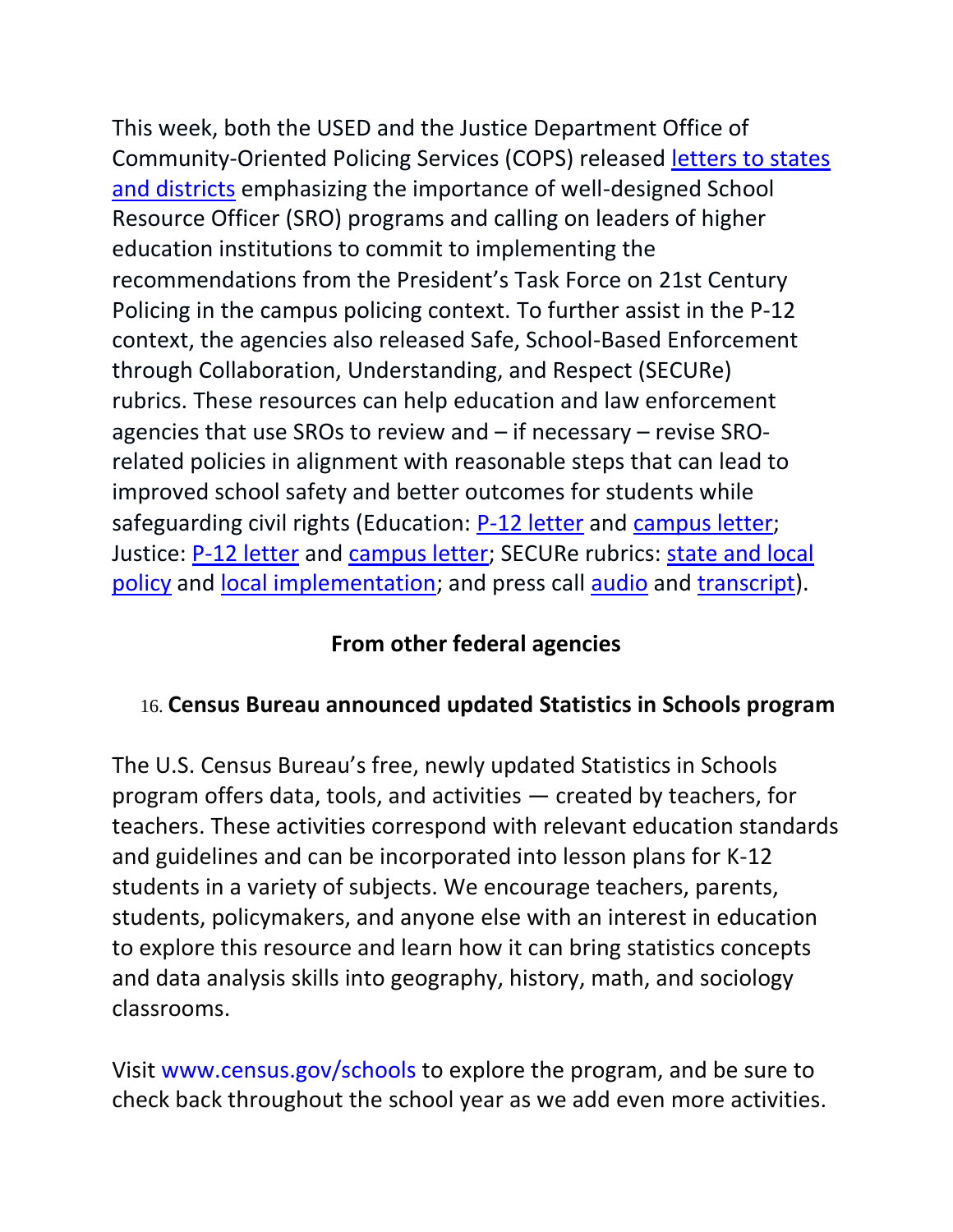No registration or sign-up is needed; you can easily access all of the resources and see everything the program has to offer by just going to the web site.

#### **From other organizations**

#### <span id="page-21-0"></span>17. **Register by September 16 for the RIFLA 2016 Fall Conference:**

Please join the Rhode Island Foreign Language Association for the [RIFLA](http://rifla.org/event-2236007)  [2016 Fall Conference](http://rifla.org/event-2236007) on Saturday, **October 1**, from 7:30 a.m. - 3:30 p.m., at Cumberland High School. The conference features sessions for world language teachers and teacher educators, as well as community members, parents, policymakers, school administrators, and others committed to developing the linguistic and cultural strengths of our community. This year's theme, "Engagement = Lifelong Language Learning," encourages participants to think beyond the languageeducation classroom to include engagement in the community for social, political, and economic purposes and provides a space for networking and dialogue toward recruiting the next generation of language educators (Have ideas? Join us!). We will begin this dialogue with our [Opening Session Plenary Panelists:](http://rifla.org/resources/Documents/RIFLA16_FlyerPlenary.pdf) Juana Horton**,** President and CEO of Horton Interpreting Services and president of the International Medical Interpreters Association; Fabrice Jaumont, program officer for the FACE Foundation in New York and Education Attaché for the Embassy of France to the United States; Erin Pyne, East Greenwich High School alumna and environmental scientist; Raymond Two Hawks Watson, recipient of the Rhode Island Foundation 2016 Innovation Fellowship for the Providence Cultural Equity Initiative; and Facilitator Doris De Los Santos, Executive Director of Partnership, Development and Community Engagement, Providence Public Schools.

Session topics include: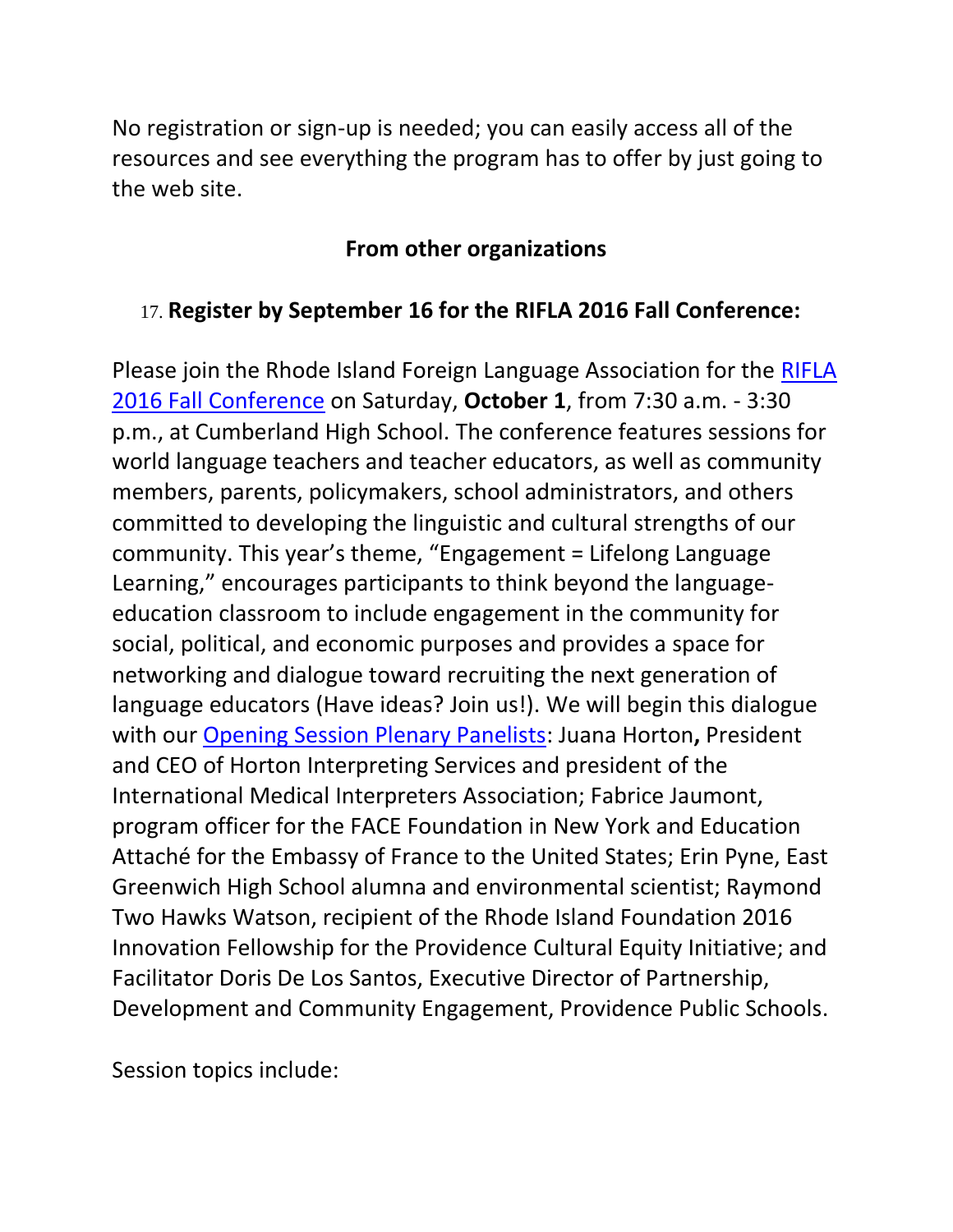- Implementing the Seal of Biliteracy;
- The Bilingual Revolution: Empowering Parents and Creating more Dual Language Programs in Public Schools with Fabrice Jaumont;
- Implementing a Project-Based Language Learning (PBLL) Model in a Proficiency-Based Language Program;
- Social and Emotional Learning: Developing a Cross Cultural Language; and
- Linking National, State, and Local Advocacy, with Bill Rivers, Ph.D., Executive Director, [Joint National Committee for Languages](http://www.languagepolicy.org/)

Whether you are looking to strengthen an existing world language or dual-language program or to start a new program, we hope you will join us.

Visit [rifla.org](http://rifla.org/) for more information and to register. [Register](http://rifla.org/event-2236007) by September 16 at a reduced rate.

## <span id="page-22-0"></span>18. **NBC News Education Nation encourages educators to submit goals to Parent Toolkit**

As part of the NBC News Education Nation efforts around our free [Parent Toolkit](http://www.parenttoolkit.com/index.cfm?objectid=4278F140-58EB-11E6-AF980050569A5318) resource, the education team at NBC News has launched an exciting back-to-school campaign encouraging parents, teachers, and community members to pledge to give back. And in turn, we're making a donation to charity. We'd love your participation and help spreading the word.

Here's how it works: For each goal that is submitted at [ParentToolkit.com/Goal,](http://www.parenttoolkit.com/index.cfm?objectid=4278F140-58EB-11E6-AF980050569A5318) we're donating \$1 to charity, with Pearson matching us dollar for dollar. The more participation we get, the larger the donation. Whoever sends in the most creative submission gets to choose where to donate from a list of 50 organizations including Donors Choose and Adopt a Classroom. The more submissions that we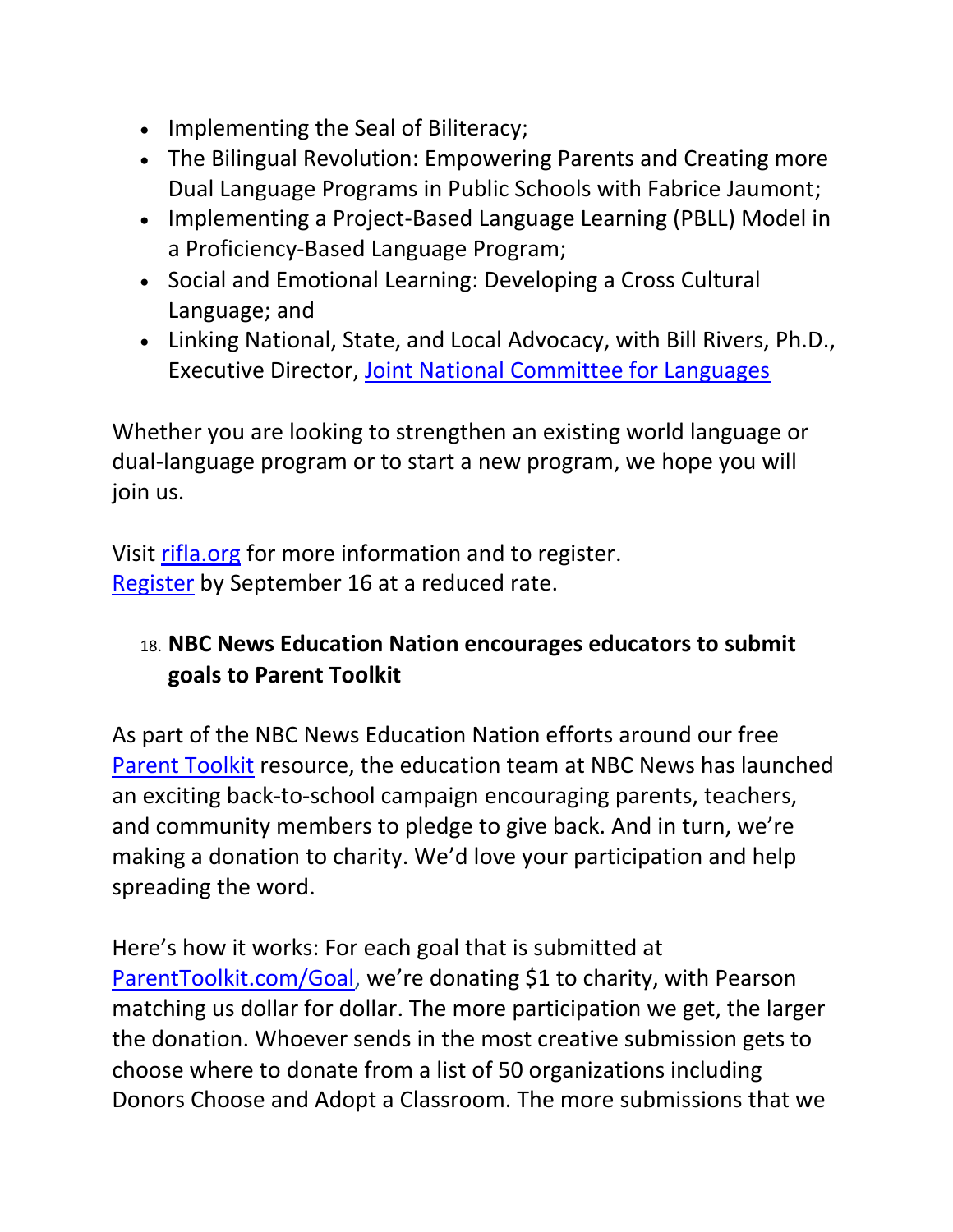get from your local community, the greater the chance is that an organization in your neighborhood or classroom in your state will get the donation.

Here's how to get involved: Submit your goal by visiting [ParentToolkit.com/Goal](http://www.parenttoolkit.com/index.cfm?objectid=4278F140-58EB-11E6-AF980050569A5318) today. Whether it's an image, a video, or simply typing out your goal, we want to know what you are pledging to do.

## <span id="page-23-0"></span>19. **Volunteers needed for English for Action literacy program**

English for Action's art-literacy program is looking for volunteers to work with stellar kids. Want to mentor Latino youth? Want to help with homework or develop a child's language skills? Or teach literacy through art, dance, history, or science? Then join OurSchool! Sessions run Mondays through Thursdays, from 6:30-8:30, in the Olneyville Neighborhood of Providence. Spanish-language skills helpful, but not required Interested? Read the [Mentor position description](https://drive.google.com/open?id=0BwnefT8FH6ZoUURxT290MUpPTlU) and email [ourschool@englishforaction.org.](mailto:ourschool@englishforaction.org)

# <span id="page-23-1"></span>20. **Education foundation issues request for proposals for integrated learning systems**

The Nellie Mae Education Foundation is pleased to [release a](http://www2.nmefoundation.org/e/30762/grants-grant-opportunities/9j4y97/316426012)  [new](http://www2.nmefoundation.org/e/30762/grants-grant-opportunities/9j4y97/316426012) [request for proposals](http://www2.nmefoundation.org/e/30762/grants-grant-opportunities/9j4y97/316426012) [for integrated learning systems.](http://www2.nmefoundation.org/e/30762/grants-grant-opportunities/9j4y97/316426012) The Foundation seeks to ensure that tools and resources that support the implementation of student-centered learning are effectively utilized by New England educators. We believe that the existence and implementation of integrated suites of technology tools designed to work seamlessly together in support of student-centered learning will accelerate the transformation of traditional public education systems